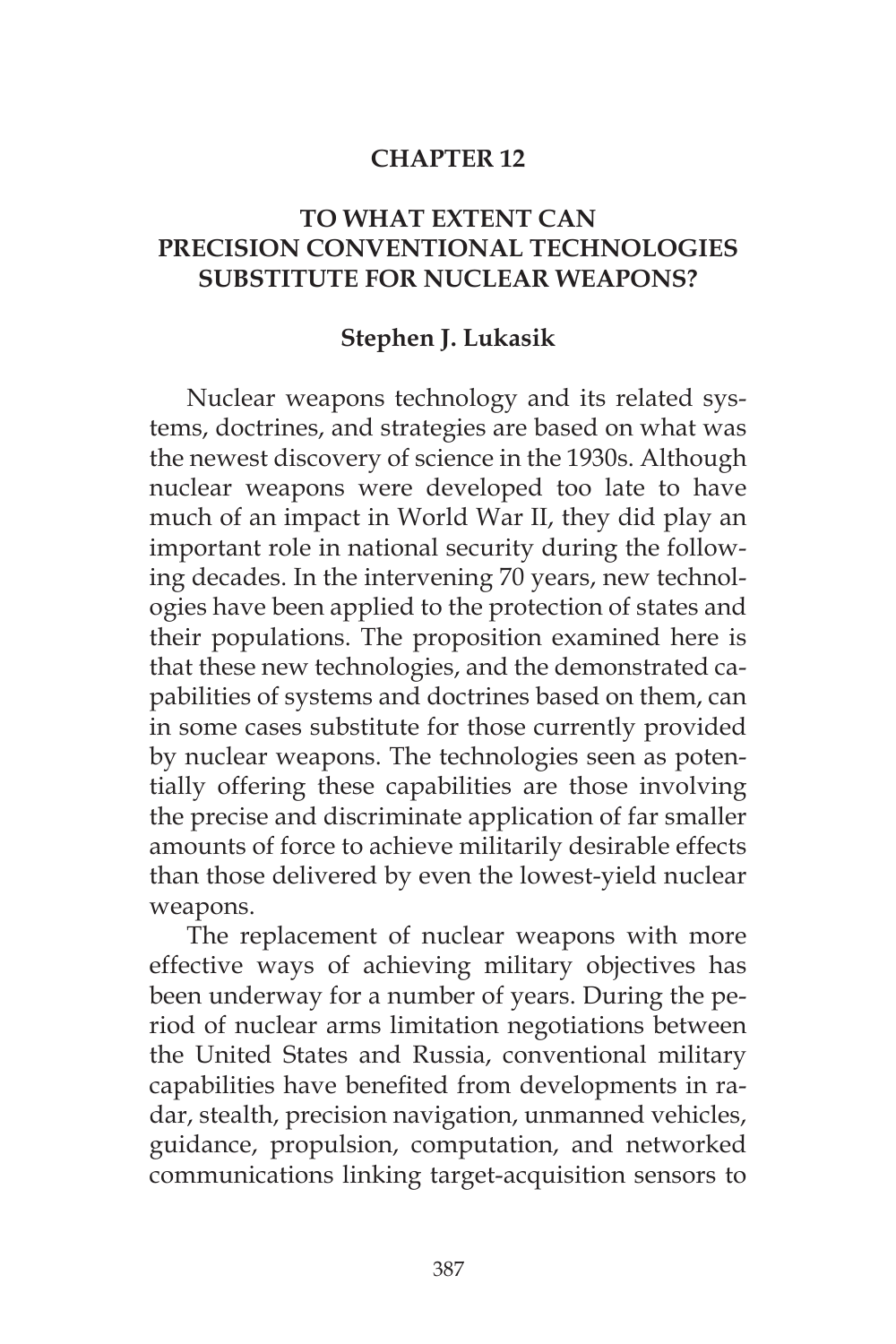national-level commanders as well as to theater forces and down to quite low organizational levels. The commonly held view is that if one can find a target and identify it, it can be dealt with quickly and effectively. With such capabilities, consideration of the potential for the substitutability of conventional for nuclear weapons is natural.

Substitutability implies trade-offs, since nuclear and discriminate conventional technologies have quite different characteristics, each having both desirable and undesirable characteristics. There are at least four relevant issues:

1. As the United States and Russia reduce their stockpiles equally and in concert to a level of roughly 1,000 warheads, they enter the range in which their stockpiles are numerically comparable to those of other nuclear states. But the downward movement in numbers of the United States and Russia is opposite to the upward trends in at least four nuclear nations. Warhead numbers do not tell the whole story, however. Strategic balance calculations on which U.S. and Soviet net assessments were made included a number of other metrics: yield, range, accuracy, vulnerability, reliability, readiness, etc. None of these are addressed adequately by the simple matter of warhead numbers.

2. As national goals evolve over time, and as national security needs to change correspondingly, new technologies such as those noted above become important in assessing the ability of a nation to enforce its will on another. However, these substitution options are not equally accessible to all nations, because they depend on sustained long-term investments in research and development (R&D), target acquisition, delivery systems, training, employment doctrines, and conventional warhead type and design. Not all states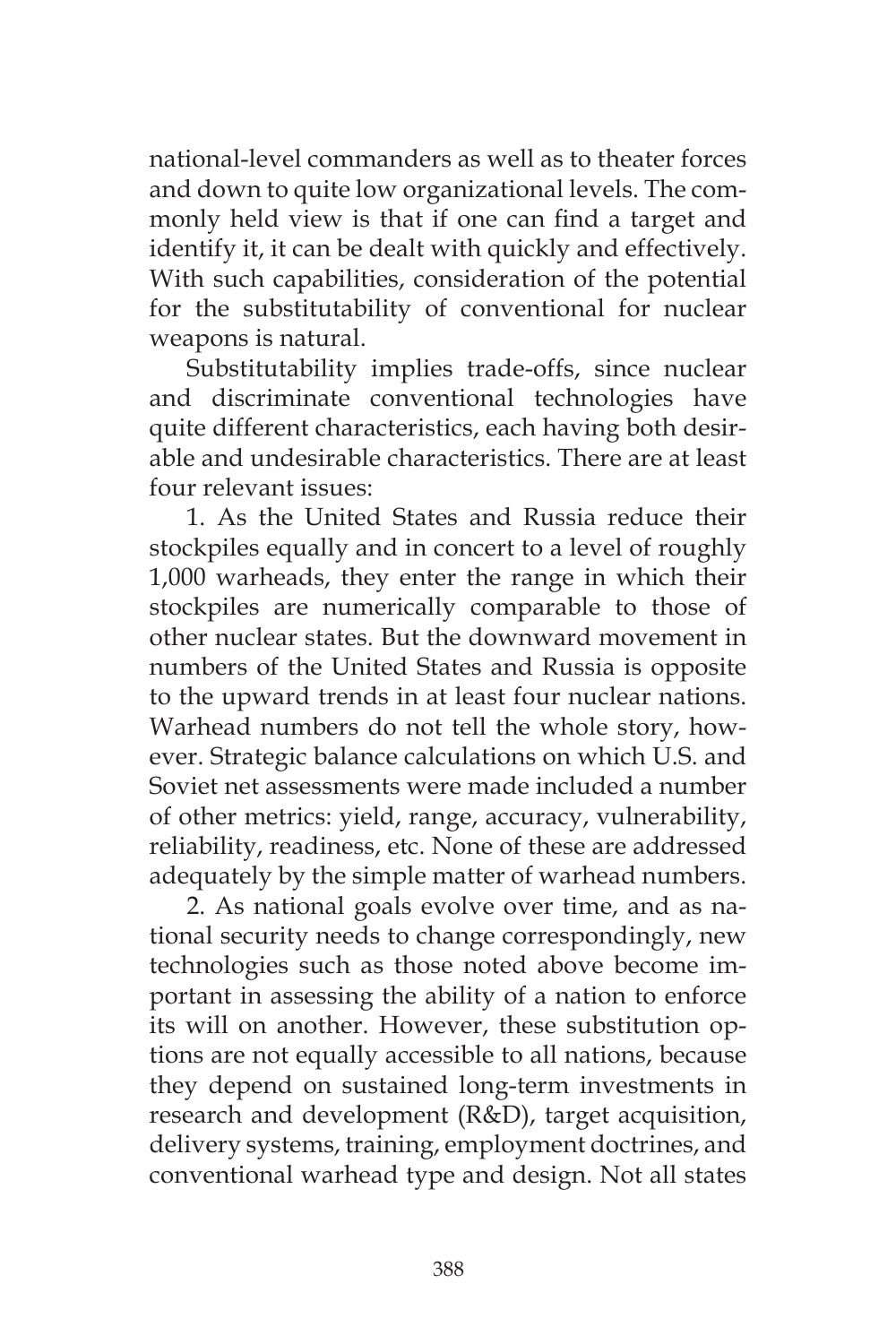are equally endowed with the necessary economic, technological, and production capabilities to deploy and maintain weapons based on these advances.

3. The new discriminate technologies have practical limits not shared by the nuclear weapons they could be seen as replacing. Nuclear weapons have such large areas of destruction that small errors in delivery accuracy, target identification, target vulnerability, and uncertainties in weather and visibility are unimportant, but these are central for the effectiveness of conventional discriminate technologies. Thus, nuclear weapons, however costly, could provide more effective and reliable options for the delivery of military force for some countries.

4. Understanding the equivalence between nuclear and discriminate conventional weapons depends on complex calculations related to a nation's perceived adversaries, the nuclear and conventional capabilities of each, how the lower collateral damage of conventional weapons is valued by each, the number of aim points needed to achieve a desired effect, and the fact that the discriminate technologies must be costed on the basis of actual continued use—while nuclear deterrent forces are never to be "used" beyond being in existence and having imputed capabilities that are generally not precisely known by opposing sides. Nuclear weapons are judged on the basis of their presumed first-strike destructiveness. Conventional weapons are judged by their post-conflict outcomes. Thus, the two classes of weapons are not directly commensurate.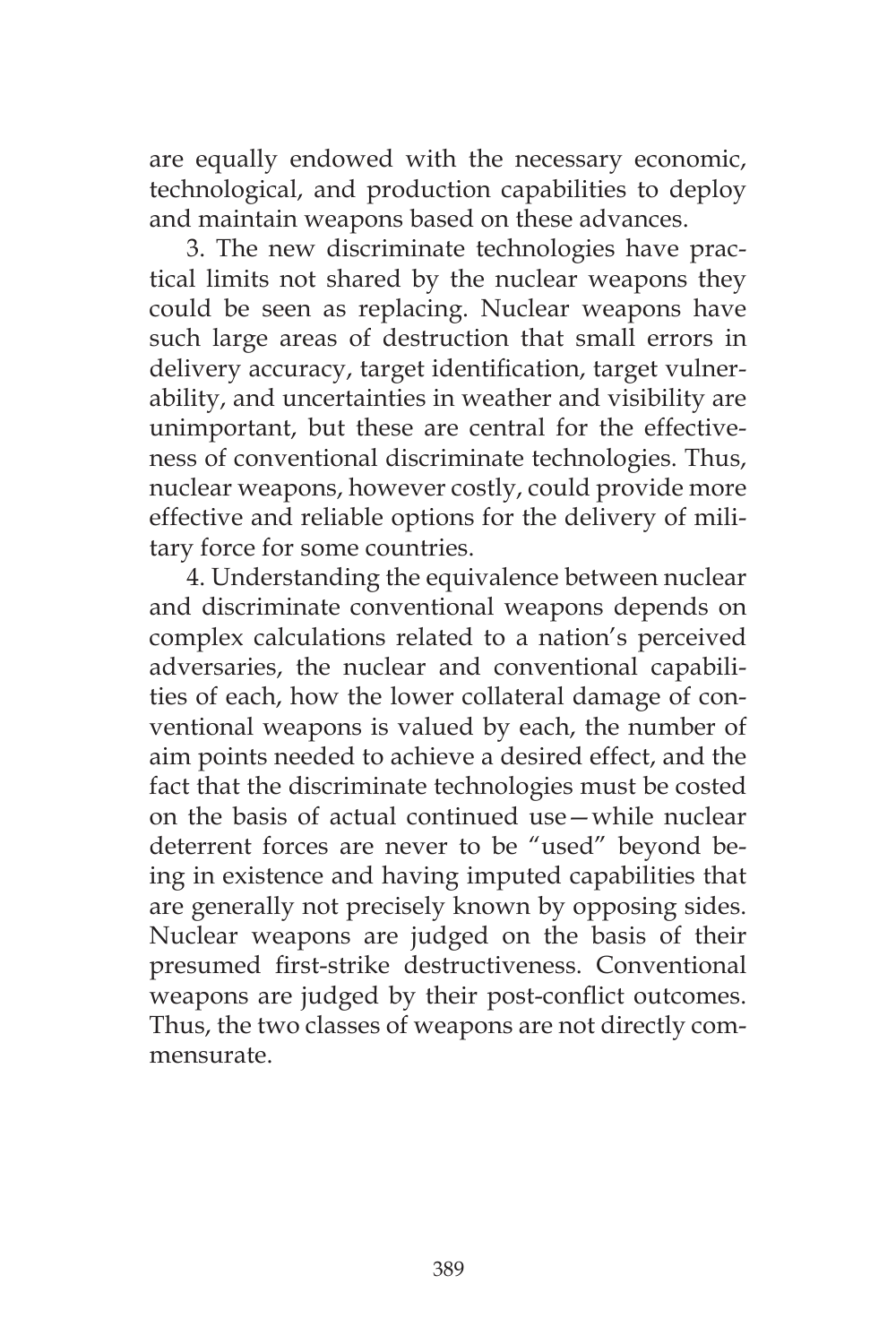# **NUCLEAR WEAPONS IN PRACTICE**

Beyond their potential military uses, nuclear weapons have some perverse characteristics not shared by discriminate conventional technologies—the most serious being accidental or unintended nuclear war. The textbook case is Cuba (1962). While a good deal of the "fog of war" is unavoidable, nuclear capabilities used will result in a large force expended in a relatively short time that does not allow any margin for error. The beginning is the end. In 1969, the Soviets went down the same path with the People's Republic of China (PRC) over several long-running border disputes, with further implications of threats to their nuclear facilities. Soviet nuclear adventurism was repeated a third time, in Afghanistan in 1982, when SCUD missiles were secretly deployed to the Wakhan Corridor to threaten PRC and Pakistani nuclear facilities.

These situations highlight the danger of the unwise deployment of nuclear weapons. Whatever weapons are available will be deployed, however low the stakes. The scale of destruction between 200 pounds (lb.) of chemical explosives and 20,000,000 lb. (20 kilotons [KT]) or 20,000,000,000 lbs. (20 megatons [MT] of trinitrotoluene [TNT] is not easily grasped.) Measuring nuclear capabilities in kilotons and megatons reduces the apparent differences to misleadingly small numbers. Putting weapons or people into situations in which such large differences in scale must be accurately understood is to invite errors in judgment.

Another difficulty is that nuclear weapons interfere with the conduct of more frequent non-nuclear military operations. In 1967 and 1968, only nucleararmed aircraft were available to go to the aid of the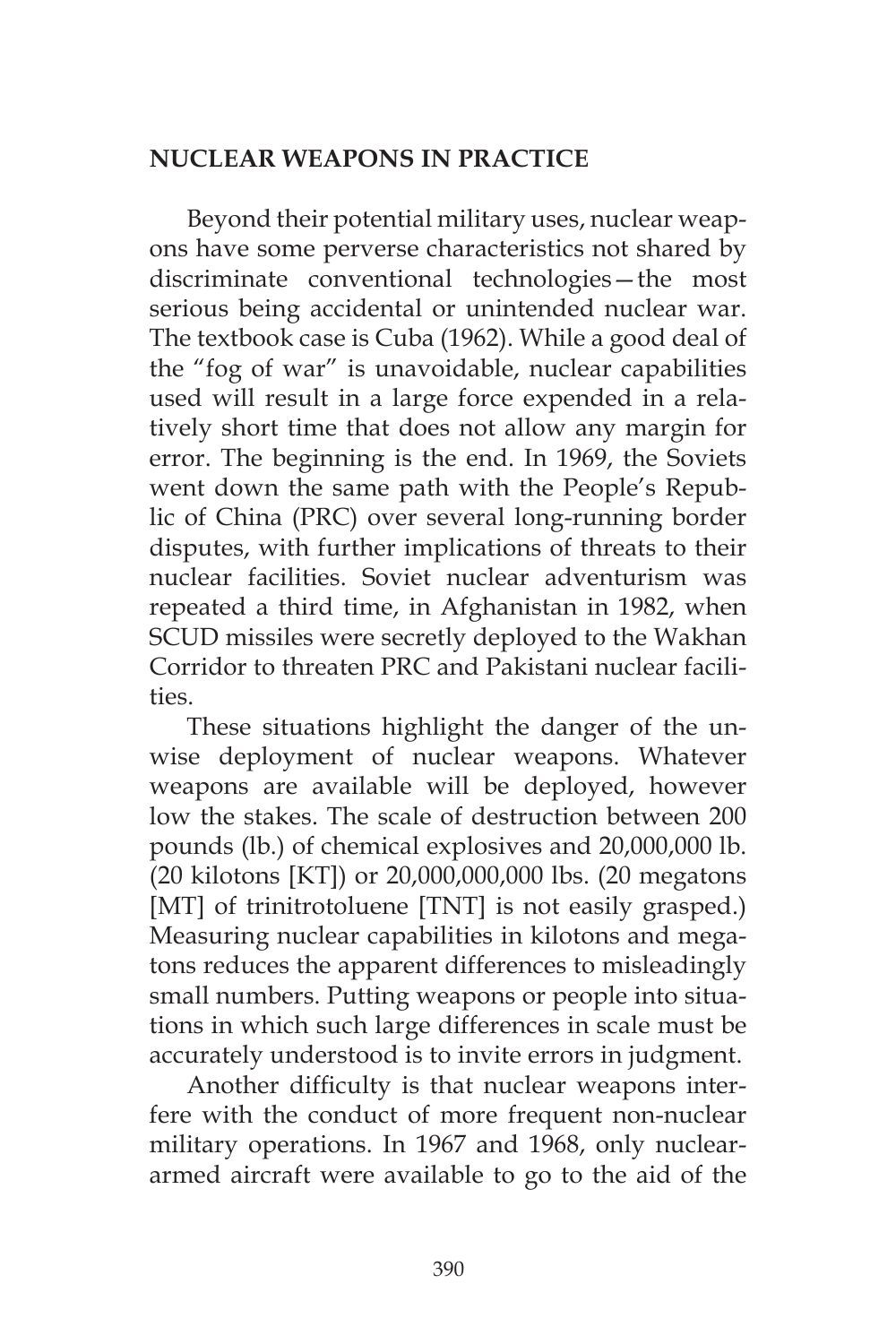USS *Liberty* and USS *Pueblo*, and they could not be used under the circumstances. The Union of Soviet Socialist Republics (USSR) found itself in a similar circumstance during the 1979 Soviet invasion of Afghanistan. Secret concentrations of forces in preparation for the invasion were made to appear as normal troop movements, so they had to take their Free Rocket Over Ground (FROG, a North Atlantic Treaty Organization [NATO] designation) mobile nuclearcapable missiles with them. The United Kingdom (UK) was forced into a similar situation in 1982, when it dispatched nuclear-armed naval forces to the Falkland Islands. The need for speed precluded offloading the UK's naval nuclear weapons before departure or en route. While no nuclear consequences resulted in these last two cases, owning nuclear weapons imbues all military operations with nuclear-use implications.

Other potential disasters follow from the accidents attending nuclear weapon deployment. It is difficult to handle nuclear weapons without something going awry, a state of affairs well known to those dealing with reliability theory.<sup>1</sup> The issue in reliability is not the fact of unreliability *per se* but the consequences of reliability failures. These depend on details of weapon design that will not be generally known to all involved: the quality and stability of the chemical explosive components, the number of detonation points required for fission yield, the design of handling equipment, the training of operational and maintenance personnel, the details of the arming and firing circuitry, etc.

Incidents at sea are another source of accidents, given that such international space is often where short-range confrontations between nuclear-armed adversaries occur.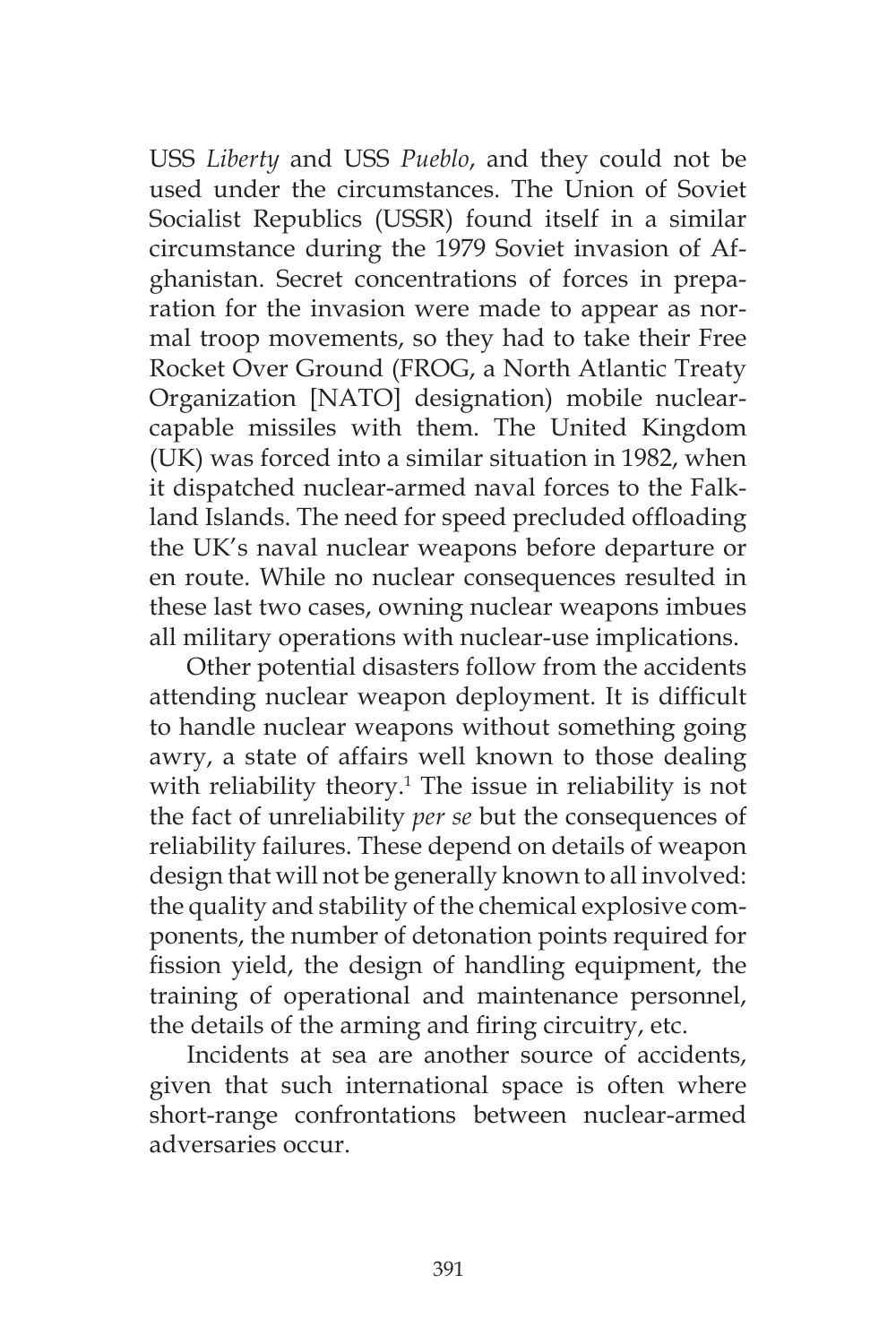Another emergent characteristic of nuclear arsenals is that of hoaxes, rumors, exaggeration, and fear. These are driven by perceptions—some created by a state wishing to inflate its capability to deter; others, from self-deception. Brian Jenkins makes the case, in his provocativelytitled book, *Will Terrorists Go Nuclear?* that al Qaeda *is* a nuclear power, not because it possesses nuclear weapons, but because we are as frightened of them now as we would be if they did possess them.<sup>2</sup> An earlier observation by Secretary of State Dean Acheson in 1951 with regard to nuclear weapon use in Korea was similar:

The threat represented by our stockpile of atomic bombs was not a political advantage or asset, but, rather a political liability. The threat of its use by us would frighten our allies to death but not worry our enemies.3

Recognizing that beliefs and fear are the essence of the matter, note must be taken of the opportunities and instabilities of contemporary personal communication channels to propagate hoaxes and rumors, and thus, the fear they engender. These rumors and hoaxes supplement the mass media, especially with their 24 hours a day/7 days a week need to fill airtime with talk, images, and speculation, regardless of substance.

In view of the disadvantages of too much force for rational needs, difficult-to-arrest slides down slippery slopes to unintended conflict, accidents in handling and deployment, and the unbounded fear or anger that they generate make assessment of the value of their substitutability difficult.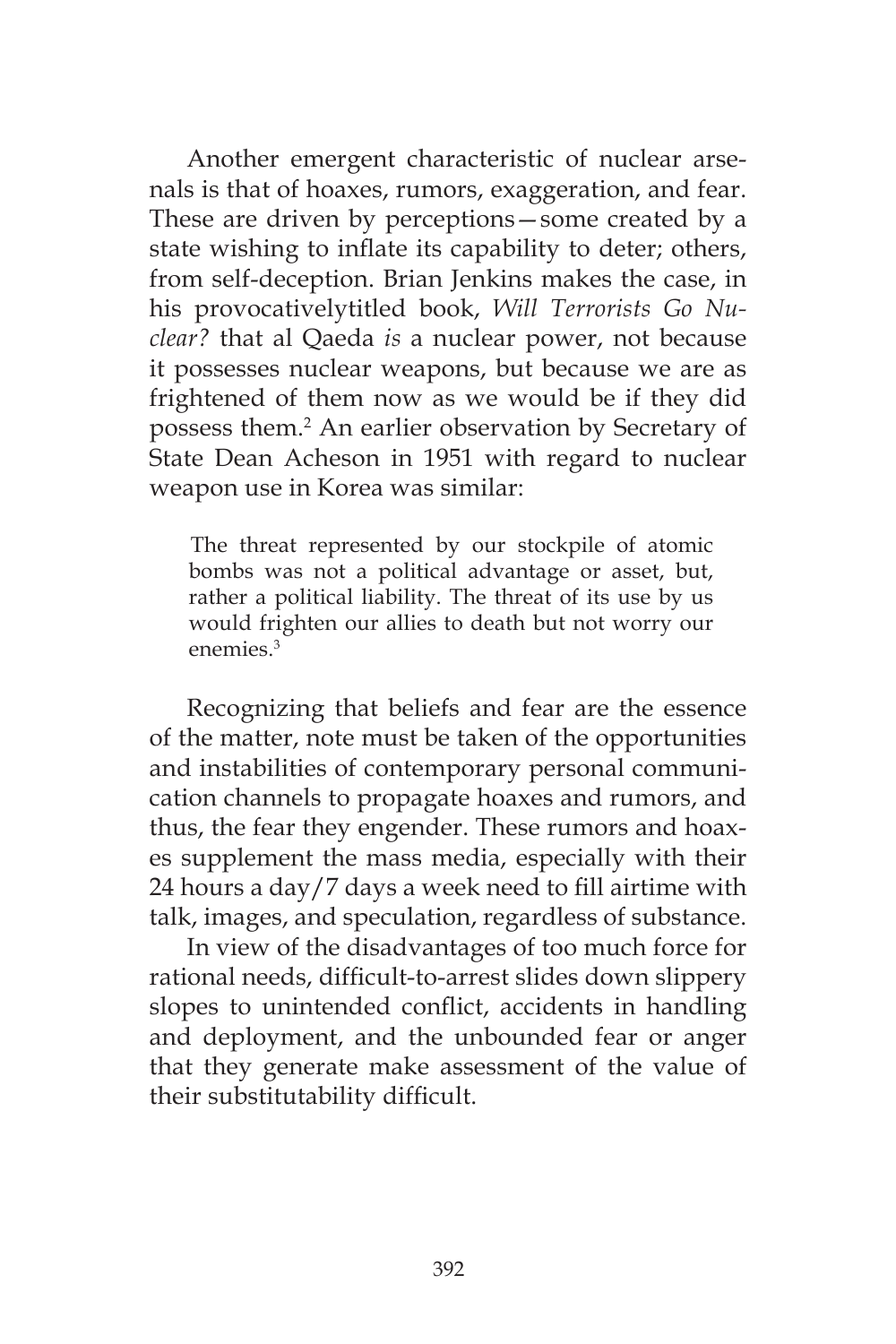## **EFFICIENT APPLICATION OF MINIMUM FORCE**

Sun Tzu said, "Generally in war the best policy is to take a state intact; to ruin it is inferior to this." He further notes, "For to win 100 victories in 100 battles is not the acme of skill. To subdue the enemy without fighting is the acme of skill."4 The excessive magnitude of nuclear force in even the smallest such weapon and the attendant uncertainties in the outcomes of its use makes industrial war—the application of a state's total power toward the use of force against an adversary no longer feasible as an instrument of national policy.<sup>5</sup> Industrial war spawned the creation of nuclear force, which by its nature renders such conflicts too dangerous to undertake. Multiple nuclear states with multiple competing interests, global relationships across a range of economic and political domains, and the rise of both sub-state organizations and transnational institutions now channel confrontation into more local, limited, and specific directions.

Since resources are limited in practice, prudence suggests using minimal resources in the light of future needs and uncertain outcomes. Nor is there any point expending resources to destroy something of no military or economic value. Destruction must eventually be repaired, and costs and consequences are shared. An attack is a beginning, not an end. Hence, in unleashing force, one is setting sequences of unpredictable events in motion.

In this discussion, we ask if the goals of the use of nuclear force can be as satisfactorily achieved with post-nuclear technology that centers on maximum efficiency and discrimination in the delivery of minimum amounts of force. Sometimes referred to as "surgical," in practice such strikes carry the same costs as those in the medical analogy.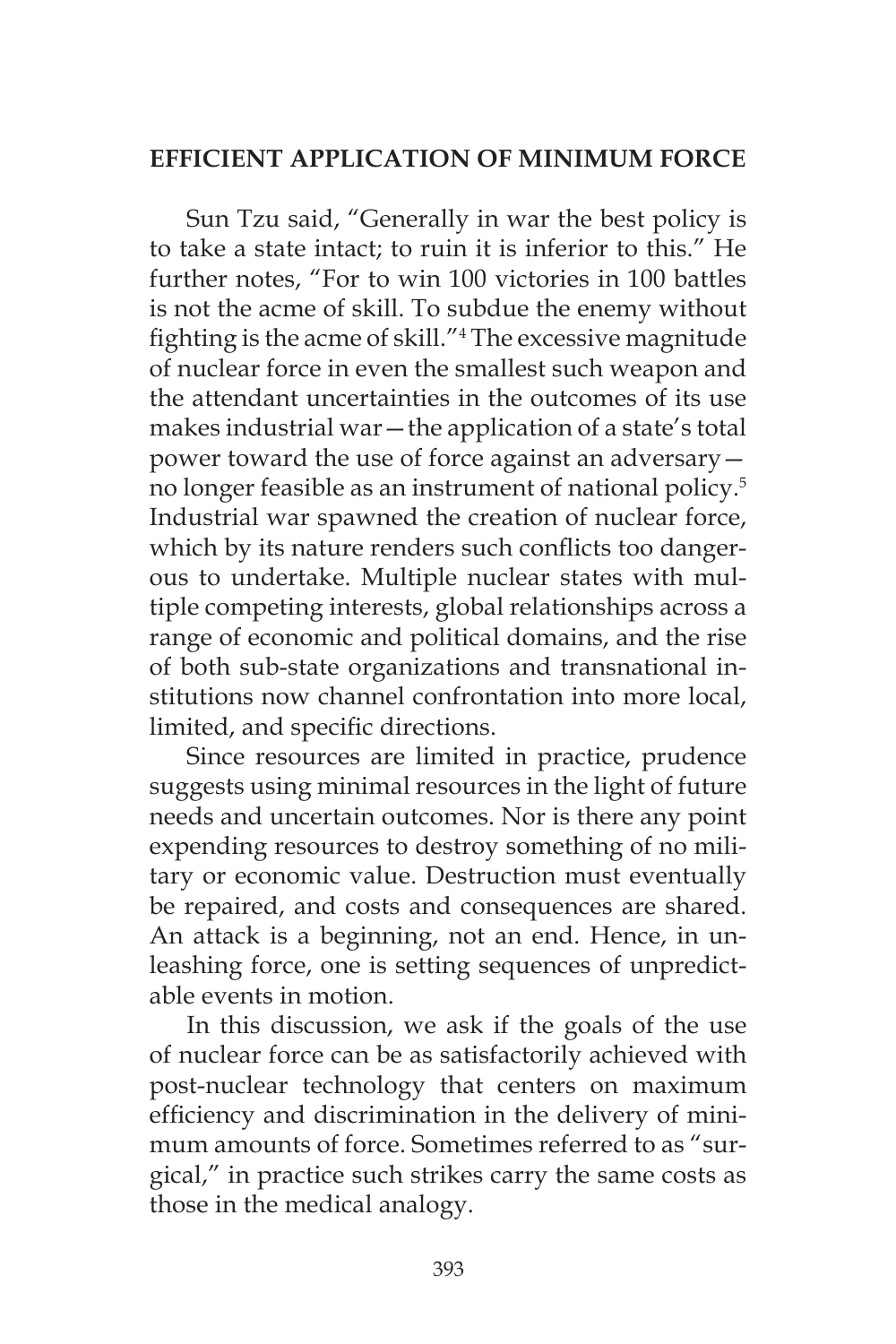There are a number of technologies that can be combined to protect a nation's security that were not on the horizon when the decision to develop nuclear weapons was made. These are not matters of theory. They represent capabilities that are available today and have been integrated into force structures since the mid-1980s to achieve some efficiency and discrimination in the delivery of force. While not yet perfected, they promise alternatives to the unconstrained use of nuclear force.

# **Target Attacks with "Dumb" Weapons: The Issue of Collateral Damage.**

The first "precision" air attack took place 8 years after the first Wright brothers' flight. On November 1, 1911, Lieutenant Guilio Gavotti, commander of the Italian air fleet, directed his *Bleriot X.1* fighter over a Turkish camp near Ain Zara as part of a campaign for control of Libya and Crete. He leaned over the cockpit and dropped four modified 4 lb. Swedish hand grenades. The attack set a second record when the Turks complained that the bombs hit a field hospital, thus establishing the first mention of collateral damage.<sup>6</sup>

Air attacks were developed by Germany in World War I and in the Spanish Civil War by the German Condor legion. The force commander made the German policy clear when he posted a "Golden Rule" for his pilots: "If for any reason, the original target cannot be attacked . . . the bombs are to be dropped blind anywhere over enemy territory, again without regard for the civilian population."7

Air attack was a major tactic in World War II and continued to reflect the debate over precision attacks on military targets vs. indiscriminate attacks on cit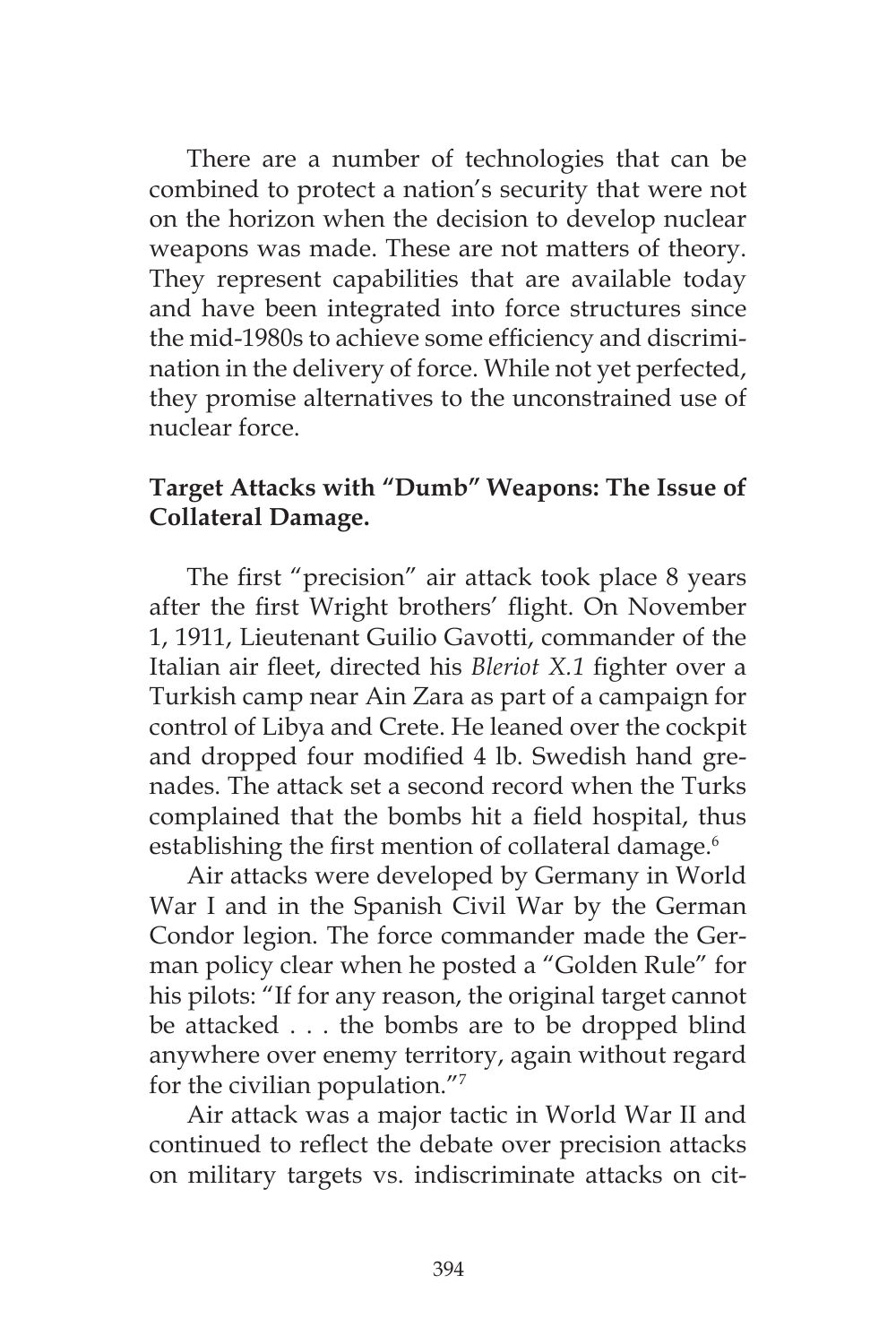ies and civilian populations. Air attacks were of three types: air-to-ground tactical support for the Allied forces, for which collateral damage was not a factor; precision attacks on military and industrial targets intended to minimize collateral damage; and outright terror attacks on civilians. Precision bombardment was aided by the famous Norden bombsight, which increased accuracy by being able to compensate for the speed of the aircraft. What it could not do, and which led to circular error probable (CEPs) of several miles, was to compensate for the winds throughout the bomb's trajectory. These were exacerbated by the need to fly at high altitude to avoid anti-aircraft artillery (AAA) fire. By 1942, all reservations about collateral damage were ignored.

In Operation ROLLING THUNDER in Vietnam in 1965, the primary objective was the North Vietnamese logistics system. U.S. policy was mindful of minimizing civilian casualties, so targets and mission details were decided in Washington. Unexpended ordnance could only be jettisoned at sea, and enemy aircraft had to be visually identified before being engaged. Two bridges, the Tanh Hoa heavy-masonry bridge over the Song Ma River and the Paul Doumer Railroad Bridge near Hanoi, were repeatedly attacked with "dumb" bombs between June 1965 and January 1968 without success, pointing to the need for greater bombing effectiveness.

## **Discriminate Technologies.**

*Radar* hardly seems new, since it had far more effect on the outcome of World War II than did nuclear weapons. It can locate and track moving targets at long range, work through obscuration, filter signals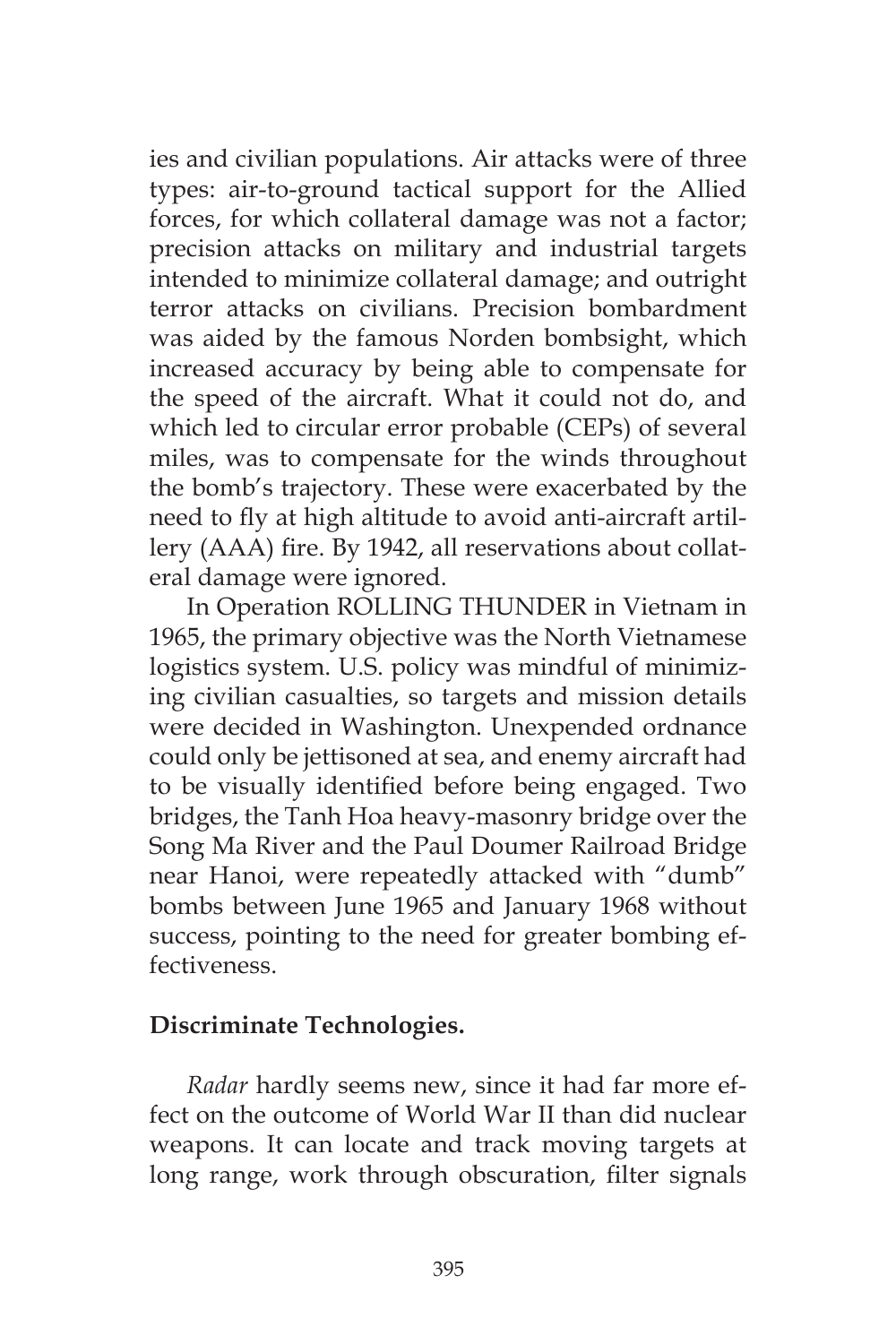to match target characteristics, and use Identification, Friend or Foe (IFF) to reduce targeting errors. Newer technology enables radar to work underground, through walls, and operate with a low probability of detection. Its competing technology is low radar cross-section platforms that can penetrate areas with less risk and thus provide better accuracy for weapons delivery and, when manned, add human judgment to the process.

*Satellite-based navigation* (GPS) enables platforms to know where they are and, with GPS coordinates of targets, enables weapons to be delivered with significant accuracy. Local GPS enhancements can fill in possible reception gaps and increase accuracy further. Satellite-based reconnaissance enables the location of fixed targets. Unmanned air platforms can do the same thing, with more immediacy and specificity. They can, for example, provide virtually continuous surveillance of areas at less risk than can manned aircraft or ground observers. Such platforms can have reduced observables and be configured to deliver warheads to targets. *Cruise missiles*, aided by GPS, *inertial,* or *terrain matching guidance* technology, constitute another type of unmanned platform with a longer range and larger payloads.

A variety of *autonomous homing or manually guided warheads* enable relatively small warheads to engage selected targets with effectiveness when directed to their points of greatest vulnerability. These include home-on-emitter and home-on-jammer warheads as well as those employing visual or infrared (IR) image correlation.

*Ballistic missile defense* is probably the most highly precise and discriminate technology available and has no downside in collateral damage.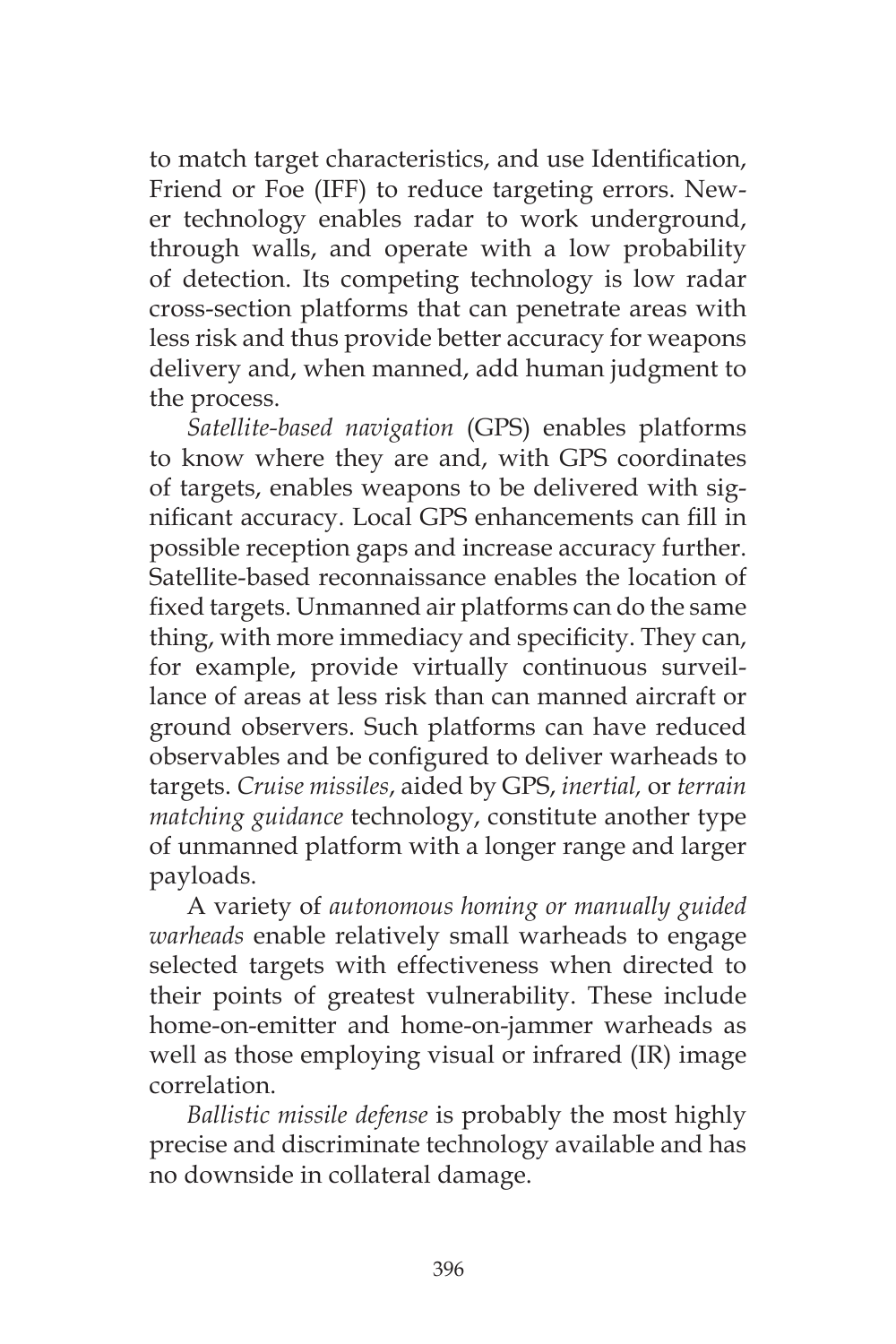Other precision technologies include *cyber weapons,* which enable networked platforms and facilities to be selectively attacked.

*Special forces* provide the ultimate in accurately delivering warheads or other devices, to targets with the flexibility provided by human minds, eyes, and hands.

*Networks* supporting software-enabled functionality provide new capabilities for information collection, collaborative analysis, distribution of information to forces for immediate use, as well as rapid and flexible command and control. Their competing technology is portable, relatively short-range emitters of highpowered focused microwave energy that can couple to electronic circuits to disable or destroy them—with little collateral damage.

While there are a number of technologies that support the precise application of force, one must ask two questions. First, how well have they met their potential capabilities? The second is whether these technologies, employed by trained forces operating under developed and tested operational doctrine, can achieve the same national objectives for security attributed to nuclear weapons.

## **Precise Delivery of Force to a Selected Point.**

The obvious characteristic, and the one technologists and military people enthuse about, is the precision delivery part. This is a matter of design, fabrication, testing, training, mission planning, and mission execution. All these facets of the problem are understood in principle, but they change in significant detail when technologies change and have to be thought out anew in each case.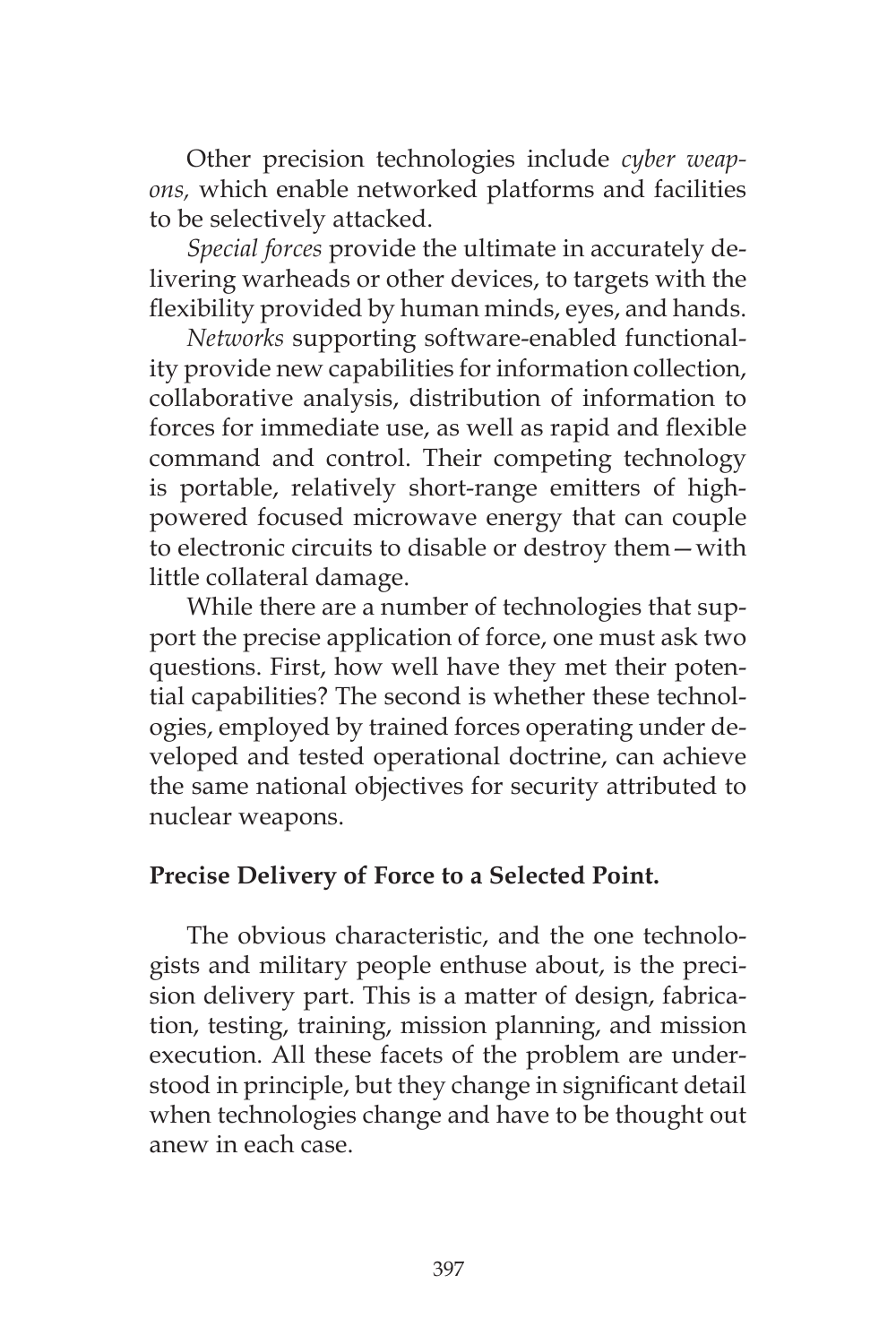The second, frequently overlooked, part of the task is to know *what point to select*. This is in part technical: the matter of identifying the most vulnerable points in a selected target that, when struck appropriately, will disable or destroy it. But finding the target, knowing it is the most important target at the time of attack, and doing this in the face of camouflage; deception; target mobility; and under conditions that often result in lack of information, direction, visibility, and other circumstances, is challenging. The latter are matters for the collection, analysis, and distribution of intelligence, both strategic and tactical. Without correct and timely intelligence, precision delivery is worthless. Knowledge acquisition and distribution comes before precise delivery. Precisely killing what you do not want to kill is collateral damage—a large negative on the scoreboard, especially under the conditions of 21st-century conflict among the people and public scorekeeping.

Furthermore, when directing force at a target, the target is typically not passive. It reacts to an attack by defending itself. In so doing, it degrades the performance of the attacker, sometimes successfully evading damage and sometimes causing collateral damage itself.

By 1972, electro-optical guided bombs (EOGB) and laser-guided bombs (LGB) were in the inventory, and available for another go at the two bridges that had defied serious damage 4 years earlier. On the first raid against the Tanh Hoa Bridge, weather precluded the use of the LCBs, but 12 F–4s, each carrying two 2,000 lb. weapons, severely damaged the bridge. A second strike by 8 F–4s resulted in 12 direct hits and 4 probable hits with EOGBs. A third strike by three aircraft carrying 3,000-lb. LGBs dropped the rest of the spans.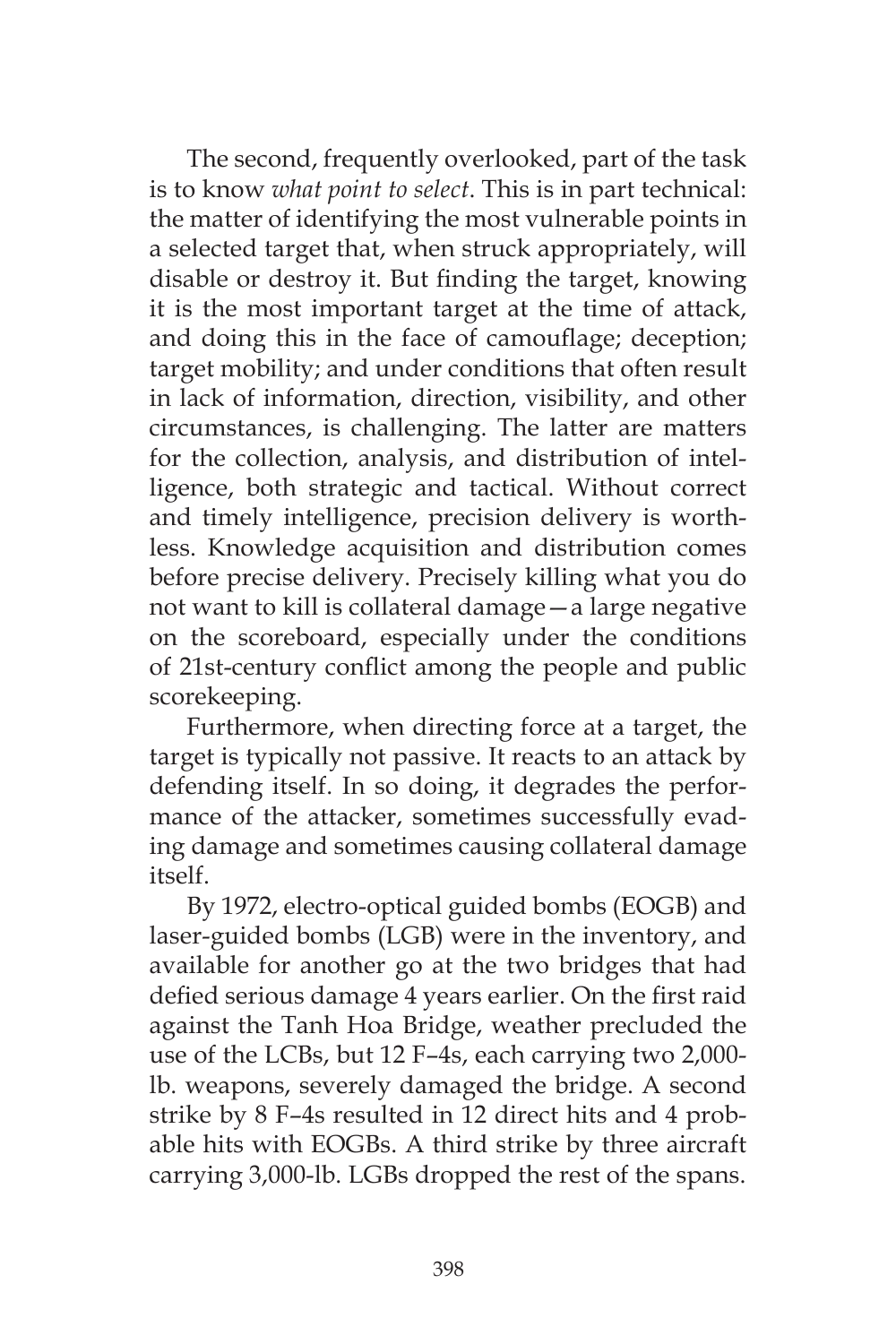The 1981 Israeli air strike against the Iraqi Osirik reactor provides an interesting contrast to the U.S. technology. Israel opted out of using EOGBs in its inventory. Instead, Israel used carefully selected, weighed, and balanced 2,000-lb. Mk 84 gravity bombs delivered in a dive maneuver by eight F–16s at a 3,000 ft altitude. Of the 16 bombs delivered, 15 hit the reactor dome. The attack was timed for a Sunday so that no workers would be on-site; it was at the last possible time before the reactor was in operation and would have released radioactivity when destroyed.

Operation DESERT STORM in 1991 found the U.S. Department of Defense (DoD) better prepared to use its new technology. Again, the F–117A was chosen for its weapon delivery capability. Twenty arrived over Baghdad, Iraq, but collateral damage constraints had the effect that 20 percent of the first strike aircraft had to return with their weapons because they could not positively identify their targets. Because there were so many targets and some covered such large areas, there were many separate aim points. Because there was such a dense air defense environment, cruise missiles were employed also, but their low altitude at relatively low speeds resulted in several being shot down by ground fire.

The results were quite impressive. The 25–30 ft CEPs achieved on test and training ranges were largely achieved by the F–117As, the 104 Tomahawk landattack missile (TLAM), and 35 air-launched cruise missiles (ALCM). The most famous was the picture of a smokestack in the crosshairs of an F–117A. The LGB went down the stack and destroyed several floors of the building. But a command and control facility in the basement was undamaged. After the war, the DoD estimated that 800 targets were attacked, and only about 50 (6 percent) were misidentified by pilots.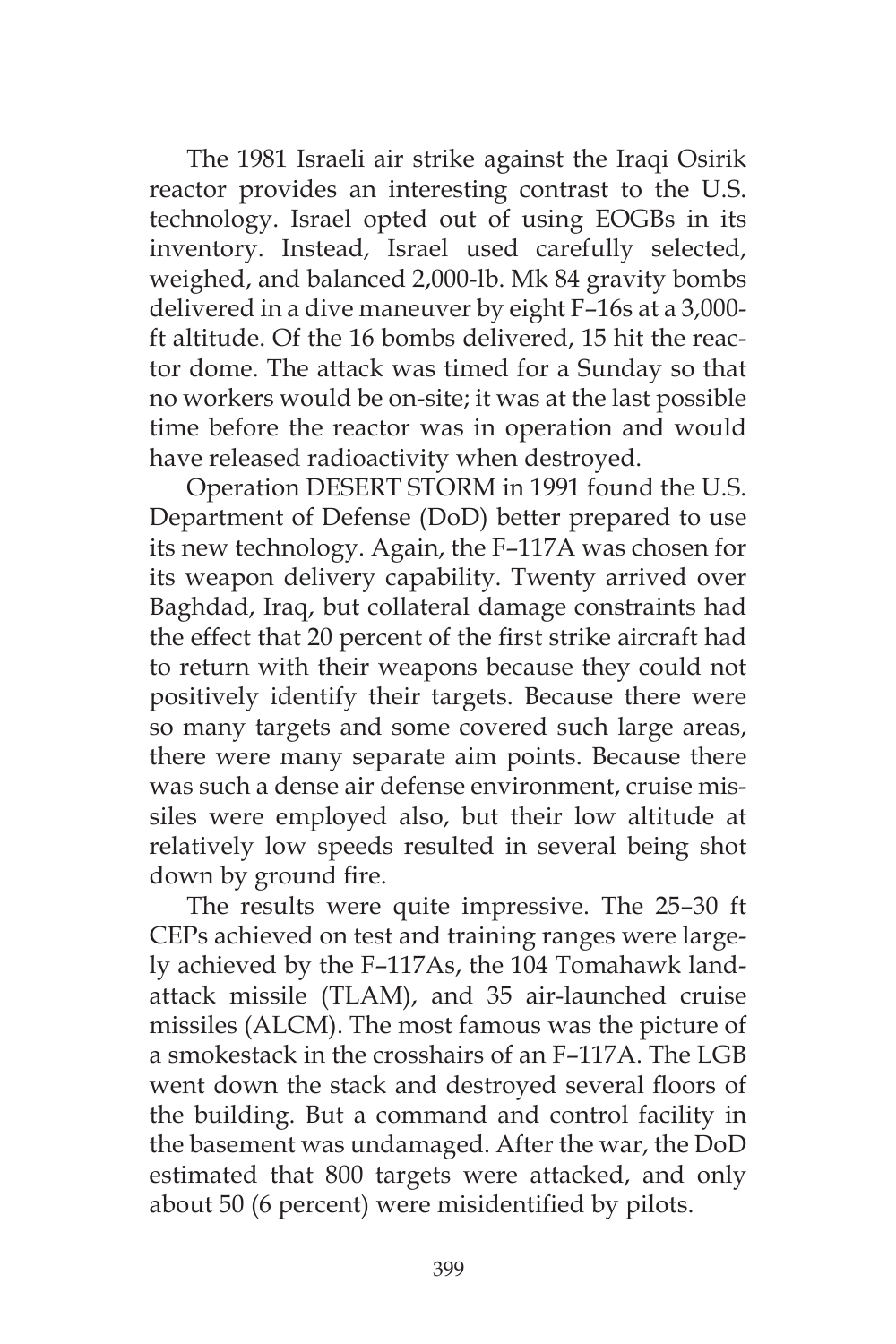Precision weapons continued to be important in Iraq, with several cases of particular interest. The Amiriya bunker, a large, hardened underground structure 40 ft underground with a 10-ft reinforced concrete roof, was believed to be a part of the Iraqi command and control system. An F–117A released two LGBs simultaneously. Both homed on the same illuminated spot (which was 20 ft off from the intended ventilation shaft target.) The first weapon cratered the building roof but did not penetrate it. The second weapon easily penetrated the crater that the first weapons created and then penetrated the roof. Unfortunately, the bunker was being used as an air raid shelter. Between 300 and 400 civilians were killed, and 28 survived.

Bridges critical to supplying Iraqi forces in Kuwait continued to be important targets. Between January 16 and February 1991, of the 50 bridges in Iraq and Kuwait, 42 were attacked and 27 destroyed. Typically, there was one sortie carrying two LGBs per bridge. Collateral damage was generally light, but on one mission an LGB veered away from the target and hit a market area, killing 130 people.

Air attacks continued for the next several years to try to bring Iraq into compliance with prior agreements. As air attacks in Iraq were phasing down, the national focus shifted to events in the former Yugoslavia. Operation ALLIED FORCE was directed to stabilize the chaos following the dissolution of the communist government in 1990 and the unleashing of long-standing hatreds, underlined by the religious differences in this high-water mark of the Muslim advance into Europe in the 13th century. Ethnic cleansing in Bosnia and Kosovo of all non-Serbs ensued.

The rules of engagement to minimize collateral damage and the nature of coalition warfare proved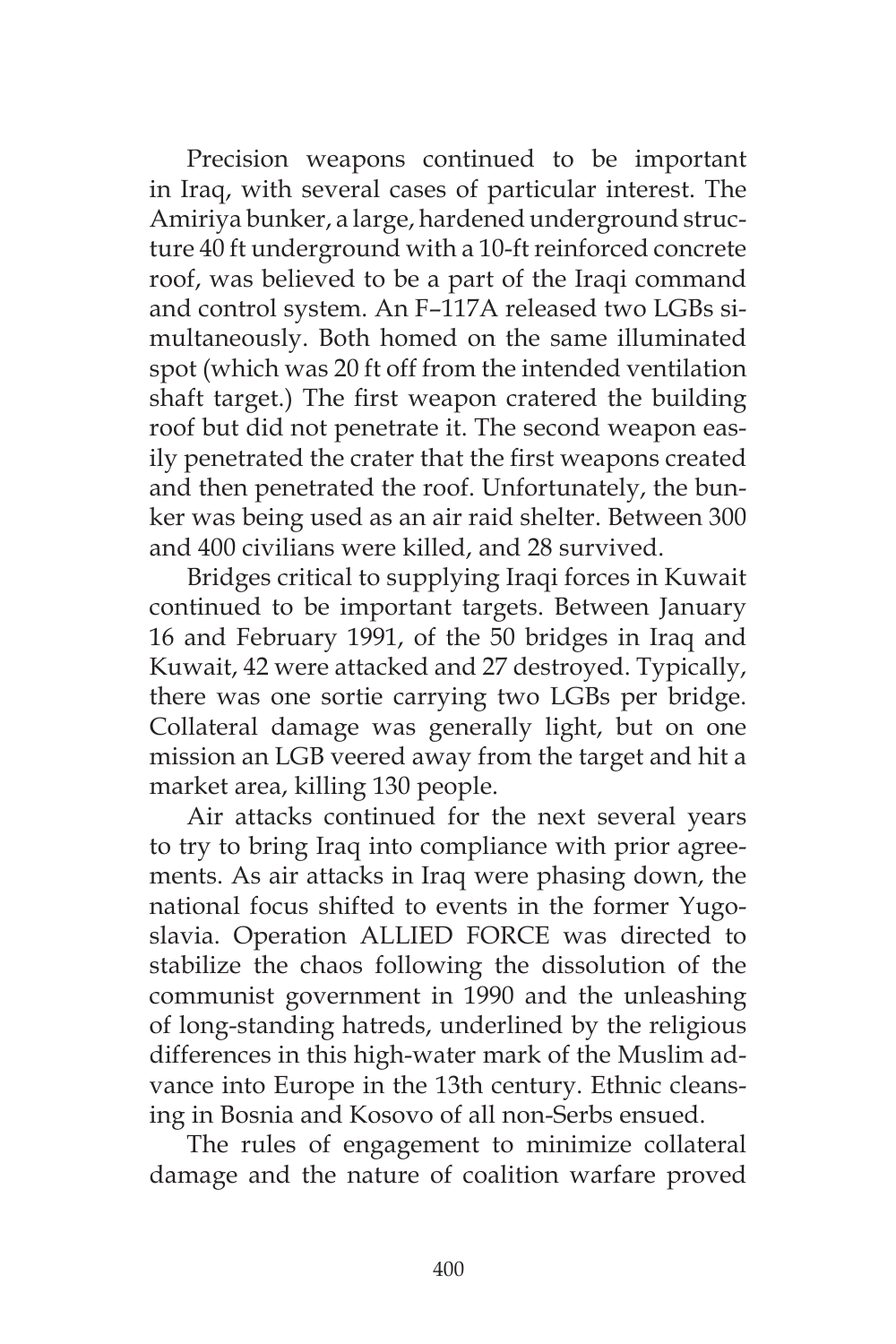difficult to implement to achieve the desired political objectives effectively. The air resources employed were substantial, and, at the same time, described NATO as wanting "half a war." Cruise missiles from B–52s, surface ships, and U.S. and UK submarines attacked air defenses as a preliminary to deeper strikes. Serbian air defenses, a holdover from the USSR, were substantial: *Mig*–21 and -29 fighters, SAM SA–2,– 3,and–6s, and AAA.

An F–1117A was lost through an effective use of radars in a bi-static mode. Substantial military damage was inflicted with minimal NATO losses, but post-conflict searches on the ground confirmed only 6 percent of the "confirmed" kills. Apparently many of the kills were against decoys or the result of pilots and photoanalysts who gave these reports the benefit of the doubt. While the precision of weapons delivery was good, some damage, such as to runways, was quickly repaired. Collateral damage was not insignificant, especially when amplified by the news media and on-the-spot reporting.

The most politically embarrassing failure was mistaking the Chinese Embassy for the Yugoslav Federal Directorate of Supply and Procurement. The error was the result of outdated maps that failed to report the new location of the embassy correctly. A lengthy investigation identified seven Central Intelligence Agency (CIA) employees responsible for the intelligence failure. The CIA Director claimed the problem was "systemic," with blame shared by the CIA and the National Imagery and Mapping Agency, but then shifted it to private contractors to whom the government's work had been outsourced.

In all, these air campaigns, however impressive in terms of previous dumb-weapon capabilities, did not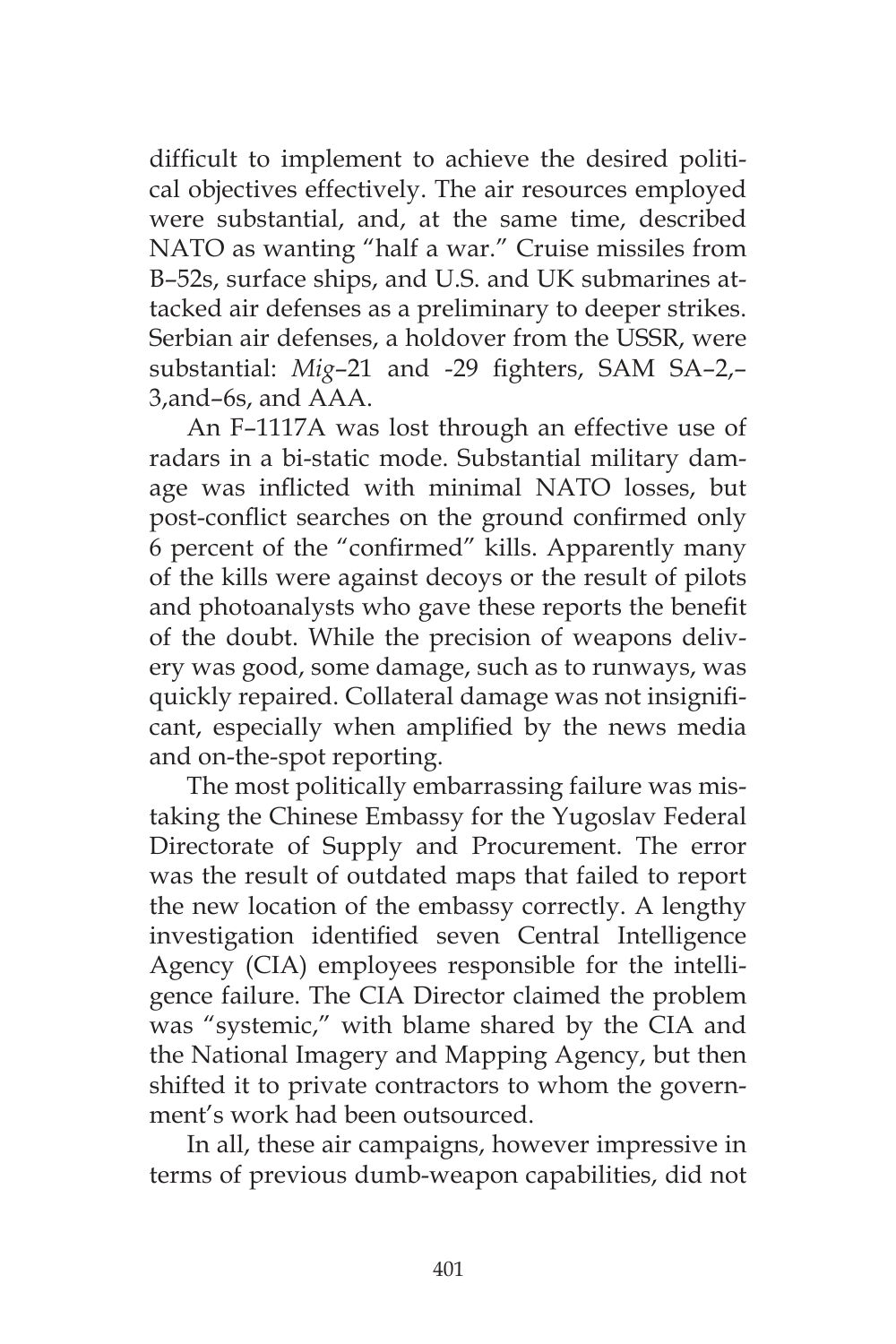clearly establish confidence in precision low-collateral damage technology. This was due to a combination of genuine technical problems in planning and executing raids in dense urban areas, failures of intelligence, and initial overoptimistic reporting of results that gave decisionmakers reason to continue. On the other hand, the Joint Direct Attack Munition (JDAM), the 5,000-lb. hard-target penetrating munition, was quite effective.

What does not come out of such sound bites as "one-shot-per-kill" is the large amount of effort involved in delivering a small number of precision weapons to targets. Omitted are the additional aircraft for refueling, defense suppression, fighter escorts, carrier protection, air defense, and the like. Also ignored in tallies of accuracy is that defensive actions damage some precision munitions and countermeasures degrade accuracy. When collateral damage is a single metric, it is not entirely under the control of the attacker.

In terms of the utility of conventional weapons delivered with precision and with regard to the minimization of collateral damage, we can conclude:

1. The technology can deliver sufficiently high accuracy such that relatively small amounts of destructive power can effectively destroy many targets if some degree of maturity in technology and doctrine has been achieved.

2. The promise of control of collateral damage is less clear, though significantly less than with nuclear weapons. Intelligence agencies and military planners devote far more time to the study of targets than they do to the comparable understanding and characterization of non-targets.

3. The delivery of conventional force for strategic purposes involves large numbers of supporting capa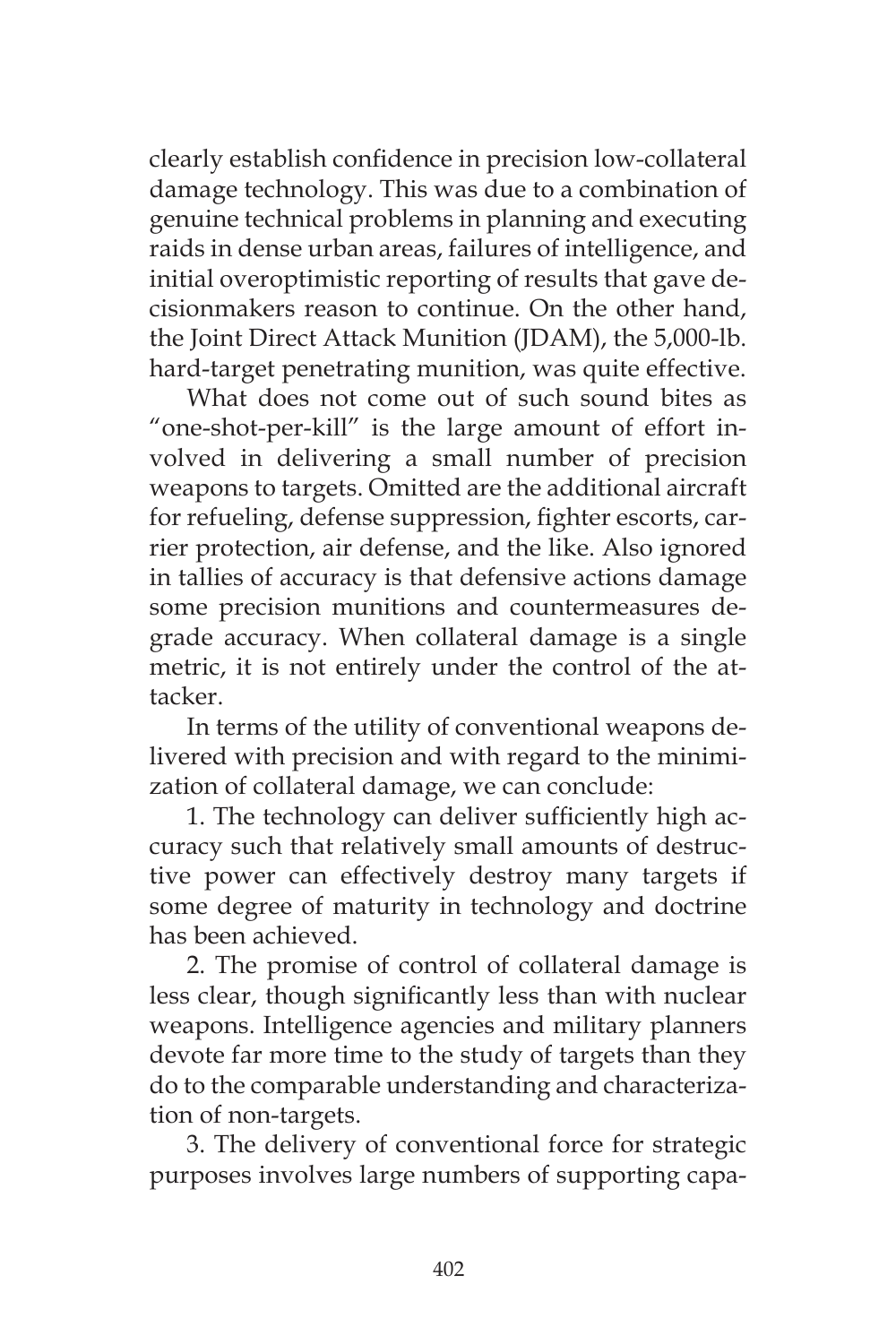bilities, including intelligence collection and analysis, delivery systems, mission planning technology, command and control, damage assessment, media communication, and "systems" for post-attack exploitation of the results of such operations.

4. However much one might wish the problem away, applying force under circumstances in whichtargets and non-targets are in intimate contact is not simple. There are realistic limits to what can be done to control collateral damage. These circumstances diminish the utility of discriminate weapons in some situations, especially when the use of civilian populations as a shield is adopted as a deterrent strategy.

# **Cyber Weapons in a Strategic Role.**

Strategic response cyber attacks may not have the immediacy of nuclear attacks, since they can consist of instructions for events to happen at any time in the future, or under specified circumstances. Their effectiveness will depend on the degree to which a target nation is wired with digital networks that penetrate as many aspects of its military and civilian economy as possible.<sup>8</sup> They are precise, because networks can only function when every person, place, or device has a network address. Thus, for a wired nation, all aspects of its activity are in the hands of whoever has the "phone book," and the possibilities open to them depend on the extent of the information technology (IT) penetration and the cleverness of the attacker. Classes of targets that can be selectively attacked or attacked as groups include:

1. *Government*. Governments are laying the foundations for e-governments, whose information networks provide the major interface between clients and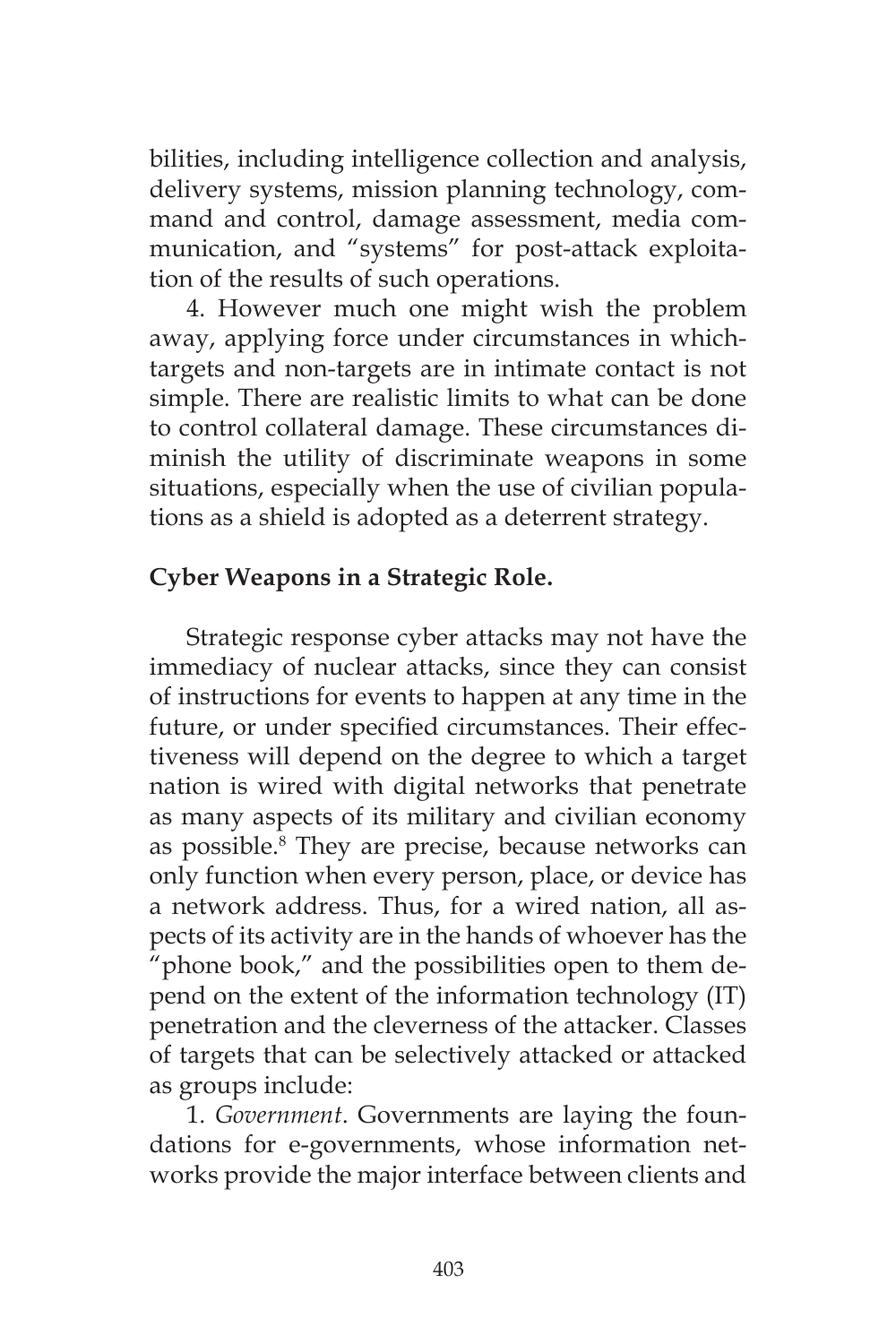service providers. By disrupting these, the essential functions of government can be interfered with on a continuing basis, reducing the trust in government that is necessary for the maintenance of order and economic functioning. Thus, strategic cyber attacks can start with massive identity manipulation to steal the identities of real people but also to create synthetic people. Trust attacks will be used to confuse records to the extent that health records, credit card records, land transfer records, stock transfer records, and the like are sufficiently distorted to the point that instead of current tolerable error rates of, perhaps  $10^{-5}$ , they might be increased to  $10^{-3}$ – $10^{-2}$  or more.

2. *Infrastructure*. Cyber attacks on cities and energy infrastructures would focus on penetrating operational control centers, such as those of electric power generation, transmission and distribution; gas and oil pipelines; and rail and air systems. Trains provide an attractive kinetic energy weapon if they can be caused to derail, especially in a tunnel or in a way that destroys a bridge, or to release toxic or inflammable cargo. The essence of all infrastructure attacks is not to disrupt operations temporarily but to do so in a way that causes physical devices to operate beyond their intended parameter ranges and destroy themselves—as by destroying bearings in generators, high-voltage transformers in transmission systems, or circuit boards in computers and switches.

3. *Military systems*. Surveillance, intelligence, communication, weapons systems, and command and control facilities all depend, in an age of net-centric warfare, on computation and software for their functionality.

4. *Physical objects*. For reasons such as inventory control, transportation tracking, and prevention of theft, physical objects can be tagged with a transmit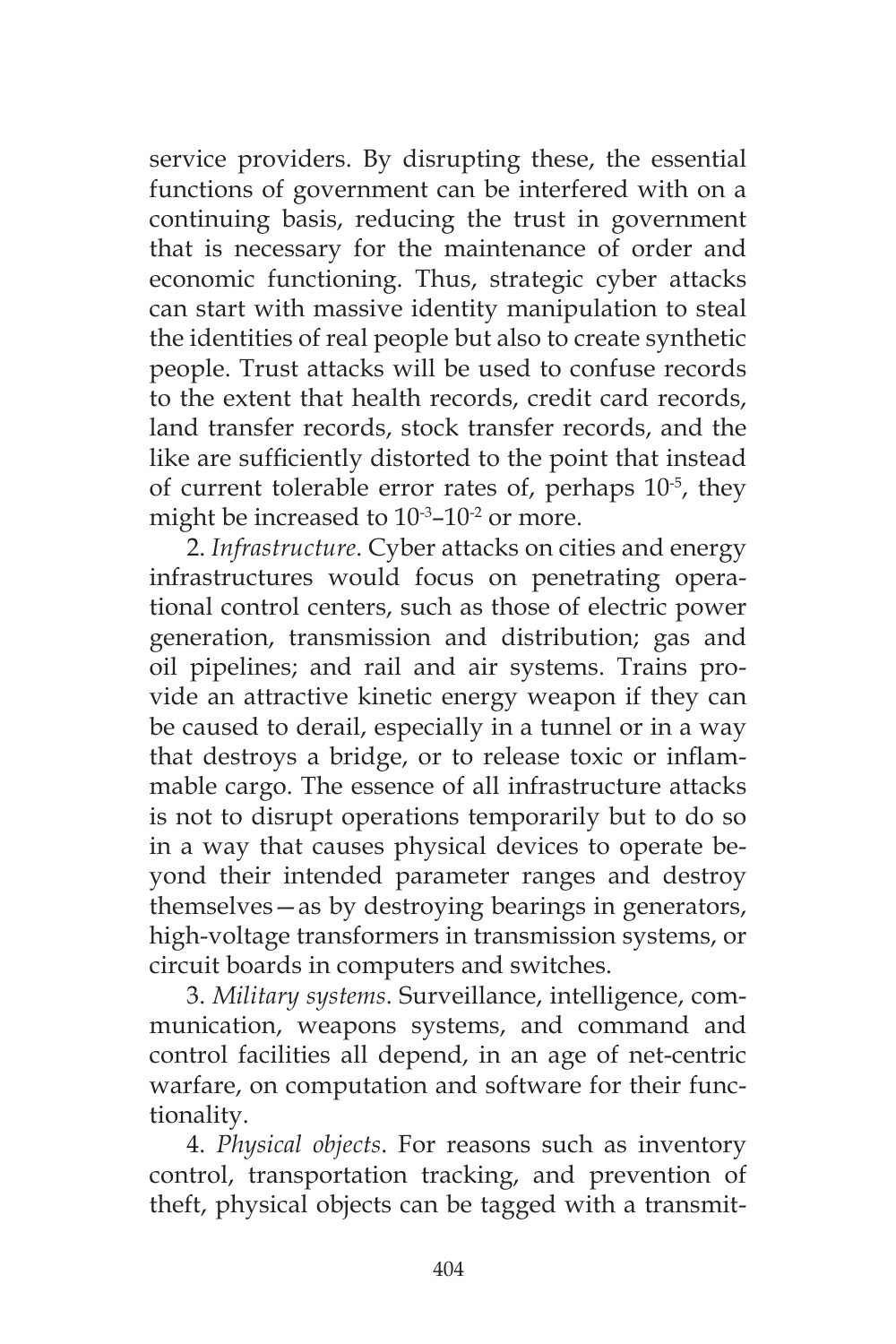ter/receiver having its own Internet Protocol (IP) address such as with an Radio Frequency Identification (RFID) device. These can communicate with each other to self-organize into micro-nets to issue an alert in the event of behavior outside specified limits.

5. *Buildings*. Increasingly, buildings are internally networked to integrate occupant communications, heating, ventilation, and air conditioning (HVAC), physical access to areas, energy efficiency, fire protection, etc. As such nets become increasingly intelligent, both through pre-programmed limits and learning occupant activity patterns, they can be made more effective and contribute to environmental protection as well. The target implication is that buildings can be rendered unusable through the denial of communication, heat, water, power, and physical access.

6. *People*. Badges, biometrics, cell phones, and location tracking will enable people to be tracked for normal or emergency communications. They provide electronic identities that can be taken over at any time.

7. *Residences*. The same functions that are useful for military, commercial, and industrial buildings will be useful in residences. In addition, tasks such as ordering and cooking food; providing entertainment; and controlling the thermal, acoustic, and visual environment will add to the quality of life of its occupants. Here the implications are the same as for military, commercial, and institutional buildings. If someone takes over the command and control functions of residences, they can be rendered unusable.

8. *Vehicles*. Tracking vehicles increases the safety of the vehicle and its occupants, increases the efficiency of commercial uses, and provides for downloading vehicle software updates or uploading mechanical status information for maintenance and diagnostics.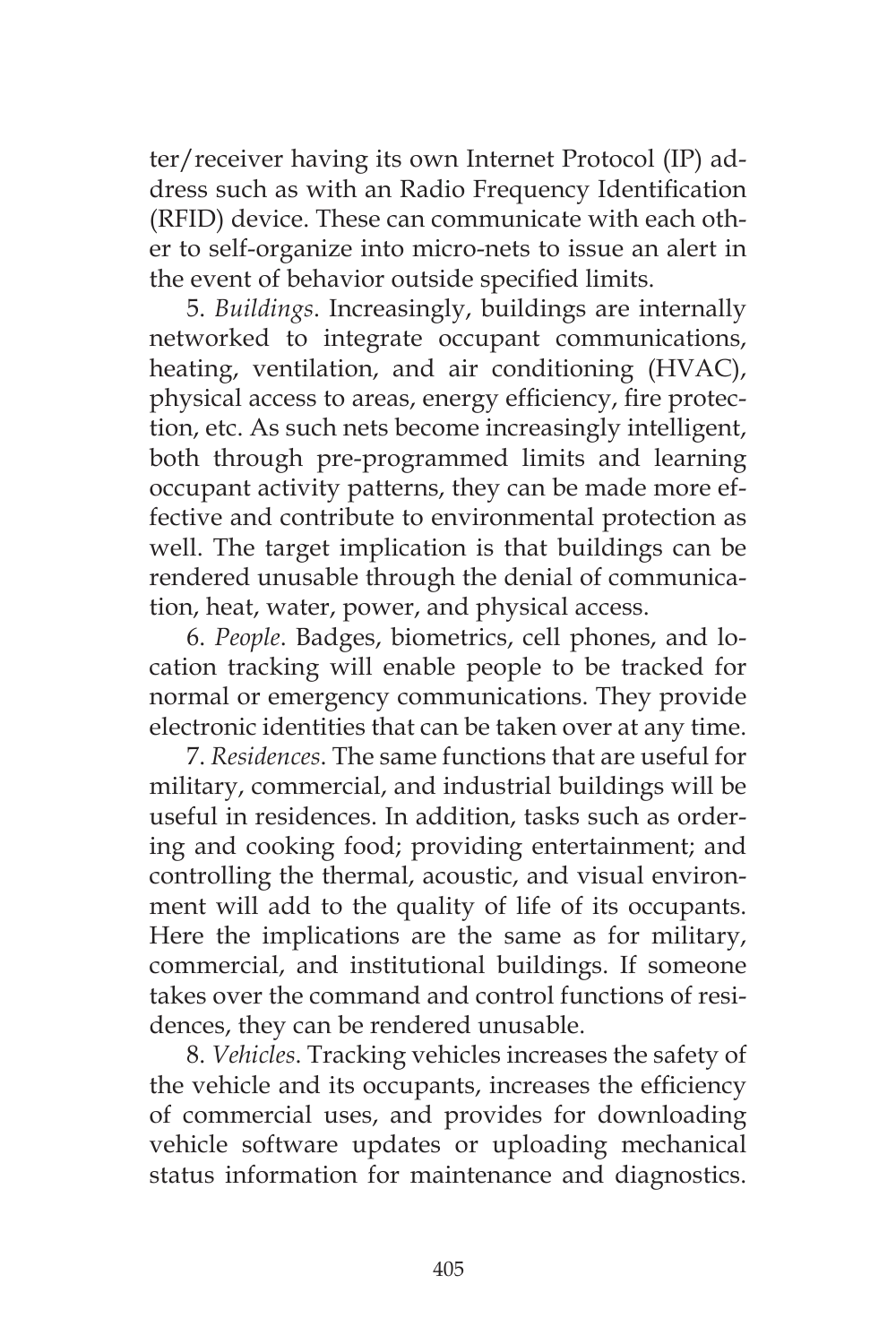GPS already plays this role for some vehicles, and cellular tracking via Bluetooth technology can also be utilized. Control of even a small part of a vehicle fleet will enable attacks on cities by disrupting urban and intercity traffic.

9. *Robots*. Industrial production now makes heavy use of robotic devices, networked within a facility. Higher levels of manufacturing integration will see these networked more broadly. Facilities are currently networked to suppliers and shippers to support justin-time manufacturing and custom-specified products. Similarly, manufacturing integration will be extended to the retail level for the same reasons. There is, in addition, increasing use of robots at the retail consumer level for such tasks as the delivery of meals in institutions and home cleaning. When robots can be issued arbitrary instructions, they can come under external control and be turned from helpers to saboteurs.

When nations come to depend heavily on cyber technologies, their essential functioning can be disrupted or destroyed by operating their internal controls "in reverse," instructing mechanical devices to work in ways that are beyond the operating or logic limits designed into them. Even if manual backup systems are available, having to resort to them reduces the efficiency level at which an economy operates. Moreover, such attacks are inexpensive, can be repeated until they succeed, and do not expose the attacker to harm or even identification.

The degree to which the above cyber speculations can be substantiated is not nearly as great as when we speak about the performance of nuclear or precision weapons. The Internet as a public access digital communication network did not come into effective exis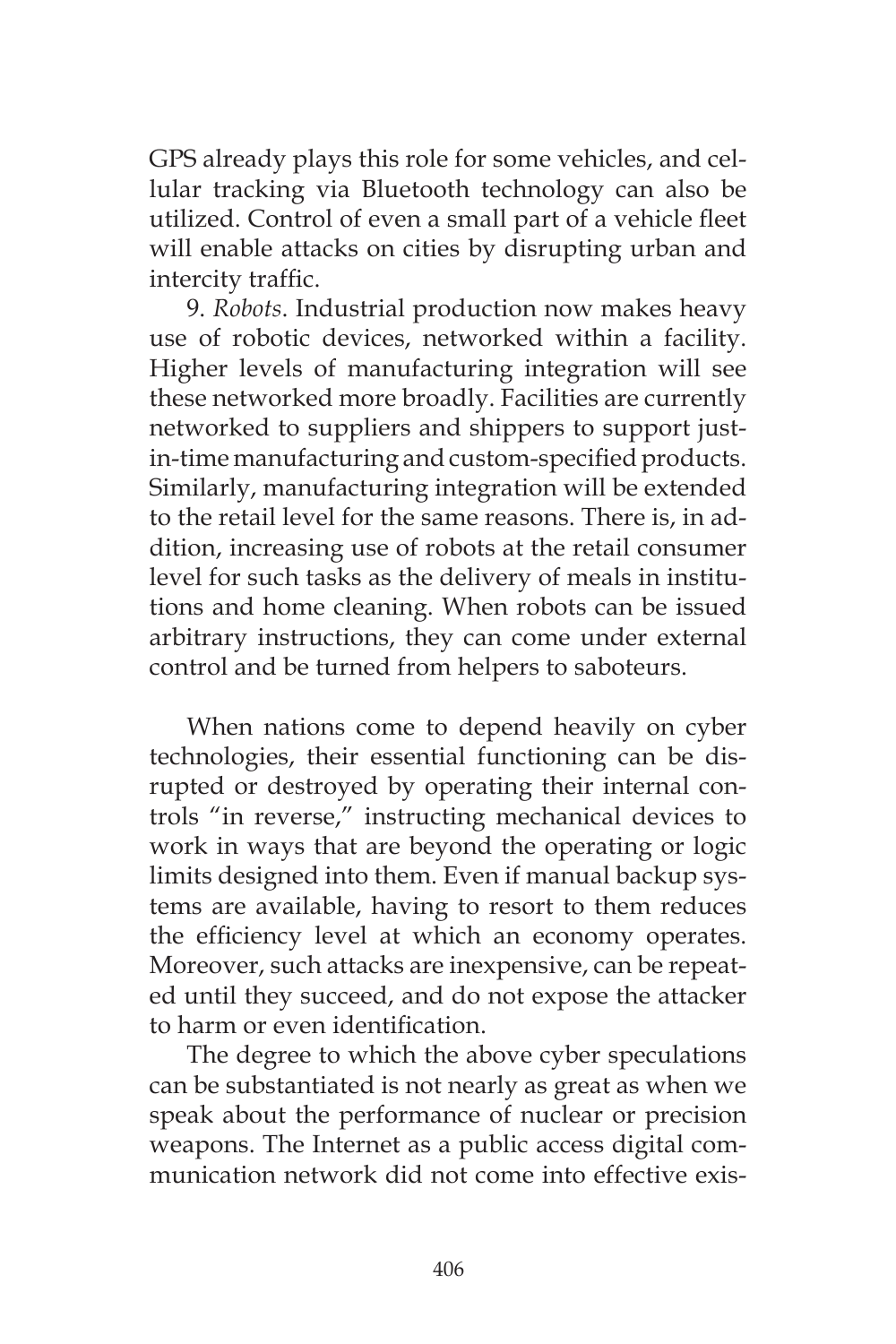tence until web browsers were developed in the early 1990s. In effect, cyber attack tools today are in about the same relative state of development in achieving their future effectiveness as precision weapons were in the early 1970s, with the first EOGBs and LGBs.

Nevertheless, one does see numerous well-documented cases of cyber attacks. Identity theft, spam, phishing, burglary, fraud, stalking, viruses and worms, distributed denial of service attacks, botnets, and state-sanctioned cyber attack groups worldwide are sufficiently documented in the literature that the general outlines of the capability of such weapons are becoming clear. There have been organized cyber attacks on states that occurred as isolated incidents—as against Estonia in 2007, or, in coordination with military actions, as with the Russian invasion of Georgia in 2008. State actions that are visible to date include intelligence collection that has some degree of legitimacy. Cyber attacks defeat both law enforcement and counterintelligence agencies because cyber attacks use communication facilities in numerous jurisdictions, are performed in complete anonymity, and can be repeated as often as the attacker desires, since there is no penalty imposed on an attacker for attempting an unsuccessful penetration.

Cyber attacks fall into a gray area of international law. They are not seen as "armed attacks" for which one set of remedies is available under the United Nations (UN) Charter, but jurisdiction and anonymity severely hamper domestic law enforcement.

We lack fundamental defensive capabilities such as early warning networks, situation awareness, and order of battle information, while our options for response are limited. Intrusion detectors, anti-virus software, spam filters, and encryption technology pro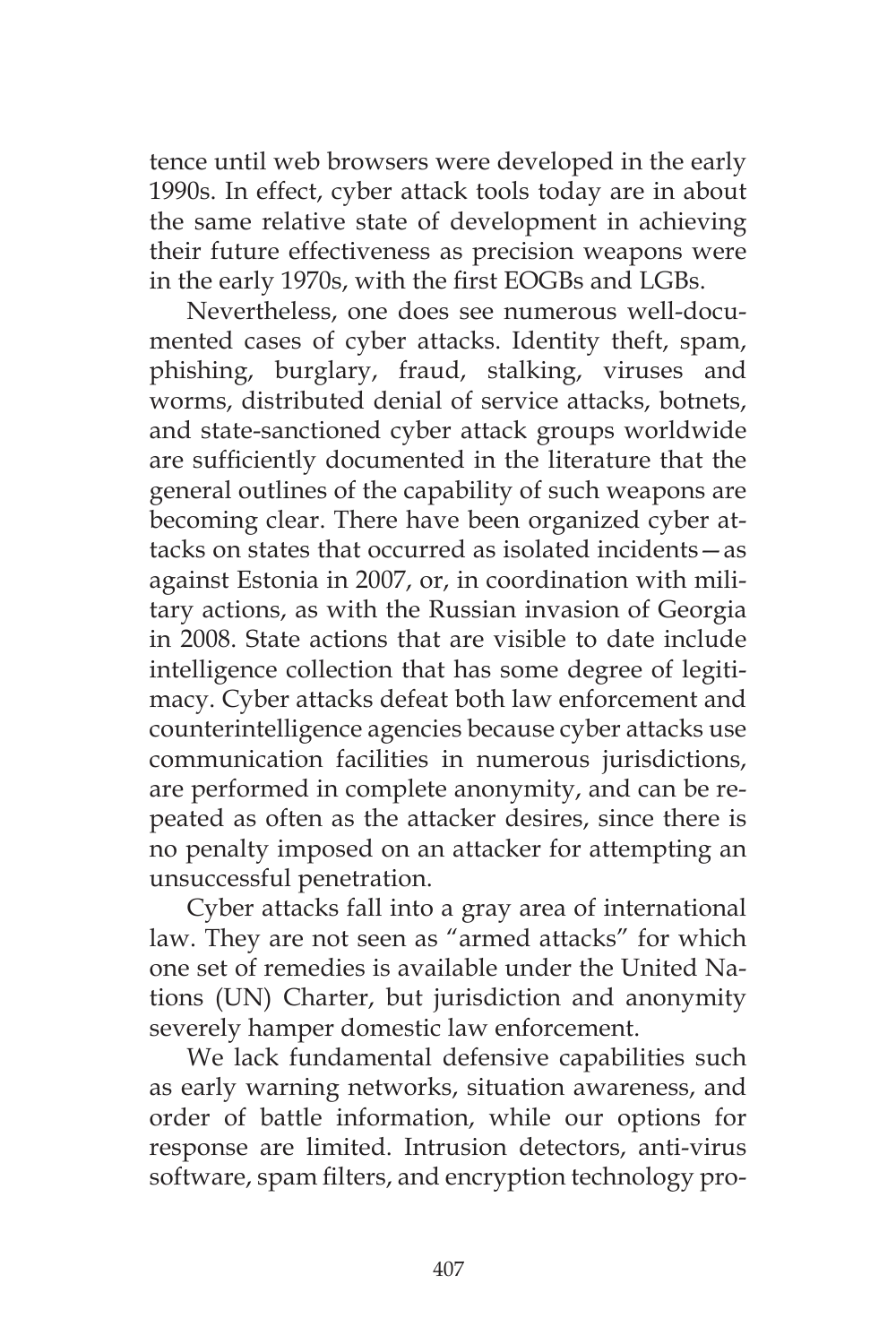vide some defensive capabilities, but what the human mind can create, another human mind can circumvent. Informed insiders also provide attackers with a significant edge over defenders. One can expect that matters will not always be this way, but at this point rights and responsibilities for those in the global cyber commons are undefined. What is more troubling is the lack of user or market interest in network security and user protection. As a result, consumers and business organizations worldwide are busy attaching more devices to a fundamentally insecure network, all of which create new vulnerabilities and access paths for attackers.

# **PATHS TO THE FUTURE**

The United States and Russia, having been reducing their nuclear stockpiles since the 1990s while at the same time developing a wide range of conventional capabilities, are driven to precision for the obvious reasons of greater efficiency and effectiveness. The two countries may be precursors to substitution by a larger number of countries. Other national stockpiles are still less than 1,000, but some nations are newer to the business and are still in the phase of developing capabilities that have been part of their national agenda since the 1960s. It is unlikely that having striven to achieve their nuclear capability, these nations would change directions so soon.

The newer nuclear nations are drawn to nuclear weapons for the power they unleash, and they have not embraced the idea of limiting damage to their enemies. An announced intention to destroy their enemies, and to benefit from the fear that intent produces is what they are about. So substitution is still a bit too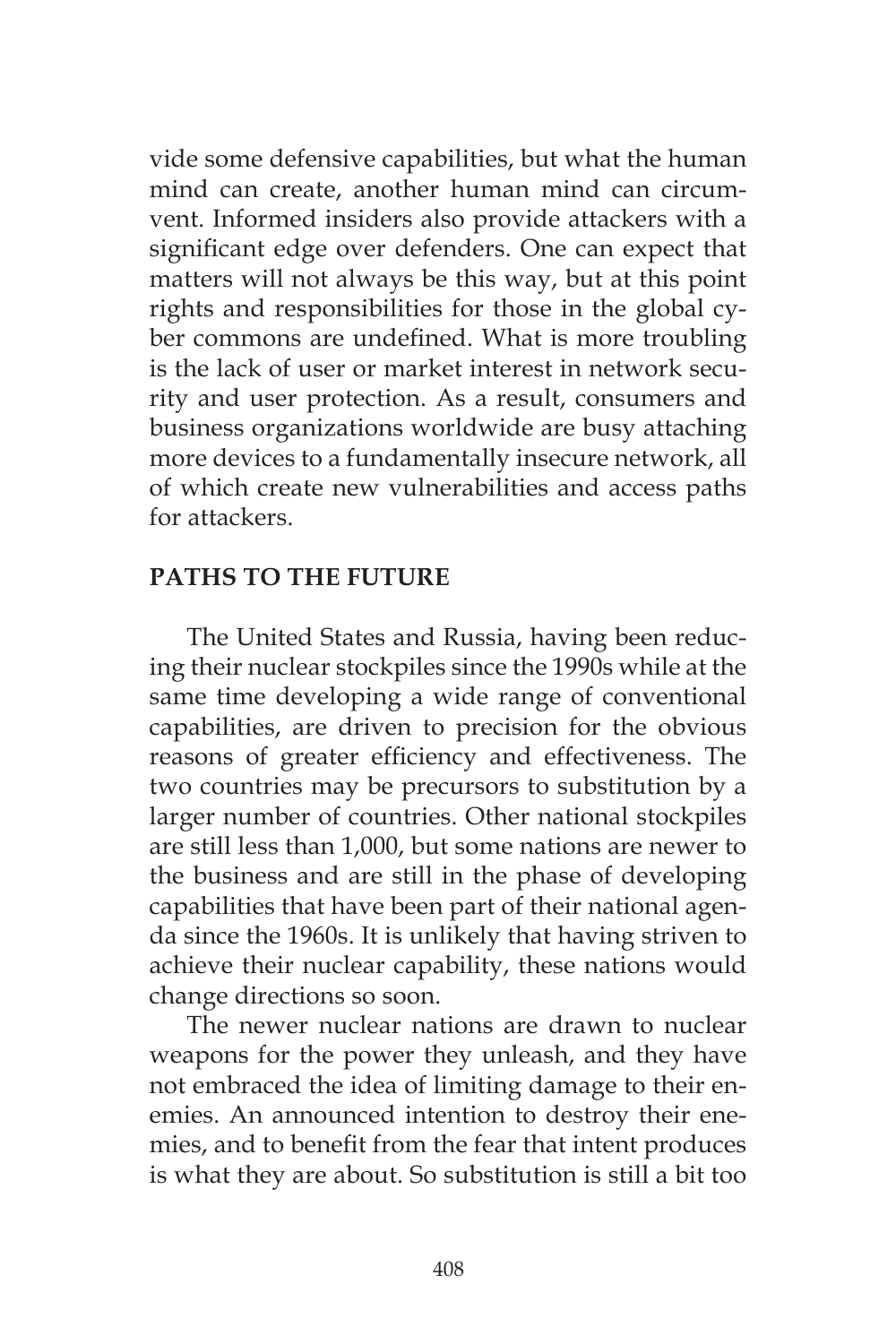*avant garde*. If new nuclear nations, with a more modest set of enemies, do not become mired down constructing huge stockpiles, they may be quite satisfied with a simple deterrent capability without regard to the fine points of strategic theory.

The original five nuclear states will continue to see themselves in a modified but still polarized Cold War relationship, requiring nuclear deterrence *vis-àvis* each other. In this light, these five states would see missile defense as destabilizing that mutual balance. But deploying ballistic missile defenses (BMD) to protect themselves against threats from the new nuclear states makes much more sense. Anti-Ballistic Missile (ABM) deployments, designed to protect a finite number of self-identified target states from the latter states, are being designed and implemented. They could be separate systems separately administered, based on defense agreements among a limited set of states concerned with particular threats.

Such systems could be boost-phase systems—either sea-based or based in territory of the parties to the separate treaties—or they could be air attacks on soft "R&D" launch facilities during launch preparations. Such ballistic missile defense systems could be viewed as enforcing a quarantine on space launches from threatening states. Pre-launch payload inspections could ensure that peaceful access to space would not suffer interference.

A global missile defense architecture consisting of separate systems to protect group A from threat nation X, another to protect group B from Y, etc., clearly does not scale. But when the number of threat states is small and is growing slowly, one can forgo the efficiency principle in favor of limited solutions tailored to a few particular circumstances. Procurement effi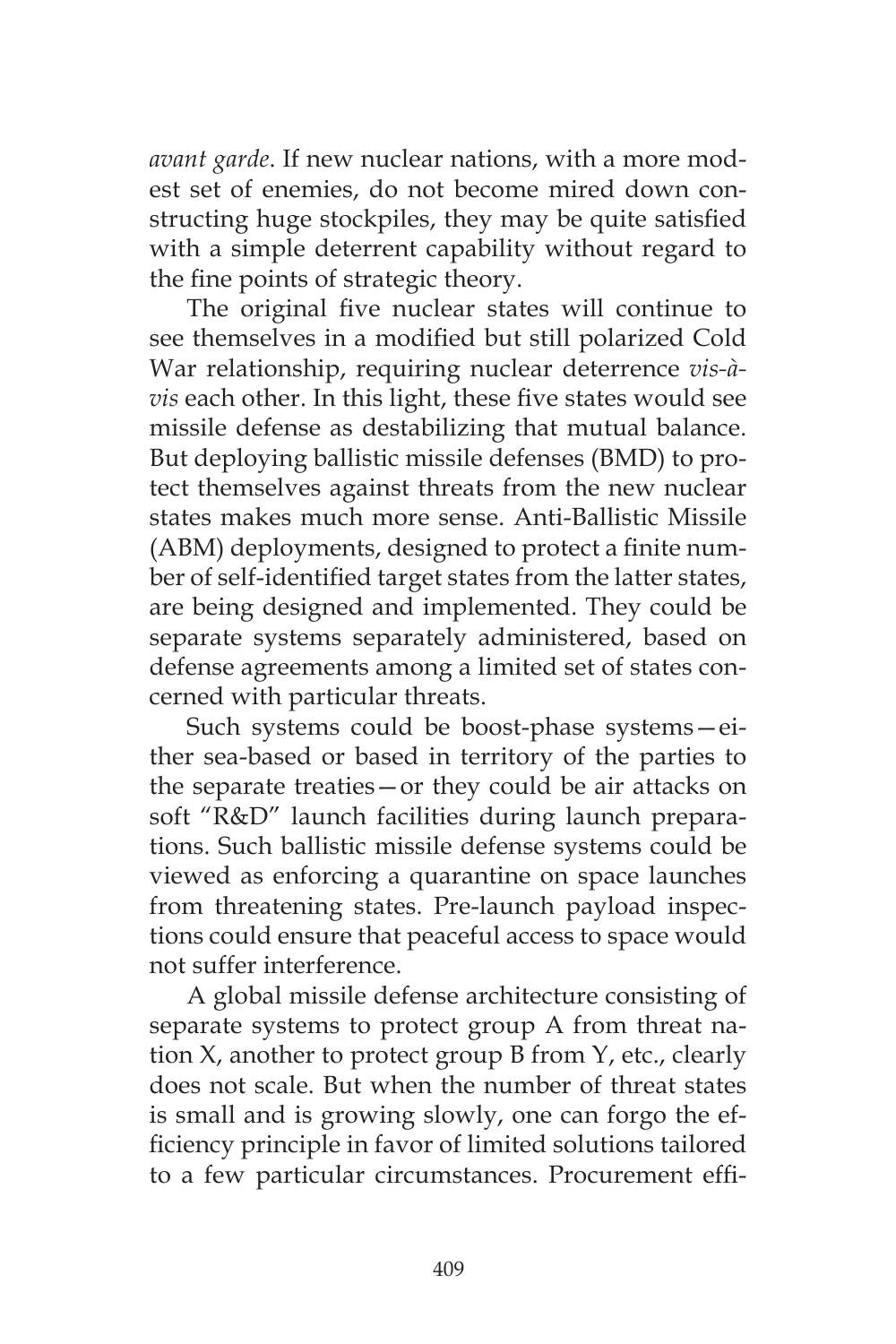ciency will not be totally forgone, since there will, in such a future situation, be a growing market for missile defense systems, and it is not unreasonable to believe that, even with a small number of such systems and some commonalities among the threatened states, they can be networked to some extent.

Some of these ideas in precision conventional weapons, cyber attack and defense capabilities, and missile defense are ongoing and not revolutionary. They all depend on networked arrangements for early warning, strategic reconnaissance, and navigation front-end systems whose output can be shared among states that feel they need defense capabilities—but do not wish to enter into binding international agreements. The Internet, Google Earth, and GPS are starts in that direction.

The technologies involved in the precise delivery of force, first introduced in this discussion in terms of offensive needs, blur the separation of offense and defense. They reflect the observation of Albert Wohlstetter in discussing deterrence and missile defense, that offense had become defense and defense had become offense.

The new nuclear weapons states are much less homogeneous than were the first five, divided as they were over Communism. The new nuclear nations are a commoditization of nuclear weapons to support the needs of regional interests. To speak of "proliferation" is to lump separate problems into one-size-fits-all prescriptions. Israel–"Palestine," Pakistan–India, Iran– Iraq, North Korea–South Korea, and possibly others to arise from new sources of tension and varied sets of constraints. It is possible that precision in physical targeting may also provide fruitful approaches to precision in political targeting as well.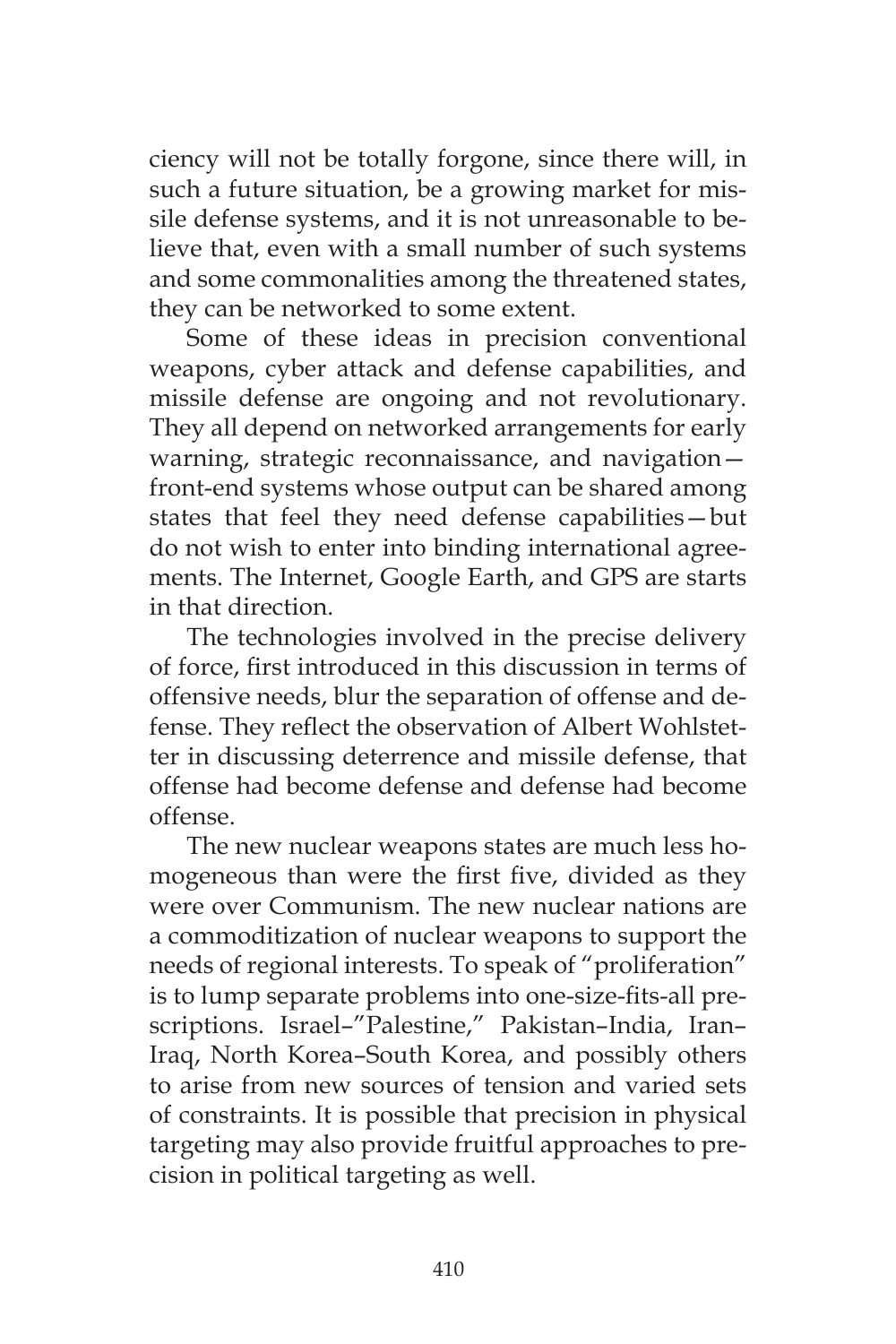#### **ENDNOTES - CHAPTER 12**

1. Charles Perrow, *Normal Accidents: Living With High-Risk Technologies*, New York: Basic Books, 1984. An alternate body of thought in the same community holds that any desired level of reliability can be achieved—the issue being the amount of care and attention given to achieving reliability. Since investment in reliability is, of necessity, limited, given other needs, the difference between the two viewpoints is quantitative, not qualitative. Thus, the approach taken here is to examine data rather than rely on theory.

2. Brian Michael Jenkins, *Will Terrorists Go Nuclear?* Amherst, New York: Prometheus Books, 2008.

3. William C. Yengst, Stephen J. Lukasik, and Mark A. Jensen, "Nuclear Weapons that Went to War (NWTWTW)," DNA-TR-96-25, draft final report sponsored by U.S. Defense Special Weapons Agency and Science Applications International Corp., October 1996, unclassified, available from *www.npolicy.org/article. php?aid=80&rt=&key=nwtwtw&sec=article&author=*.

4. Sun Tzu, *The Art of War*, Chap. 3, "Offensive Strategy," Samuel B. Griffith, trans., Oxford, UK: Oxford University Press, 1963.

5. Rupert Smith, *The Utility of Force: The Art of War in the Modern World*, New York: Random House/Vintage Books, 2007.

6. This and the following cases are taken from unpublished manuscripts prepared in the 1996–1998 period by William C. Yengst, as part of a preliminary study of precision weapons and their effectiveness.

#### 7. *Ibid*.

8. The common view among cyber technologists is that interfering with computers and the processes they support is the greatest harm that can occur. In suggesting that cyber attacks are an effective application of "force," far-more-serious end results are envisaged here. Societies depend on infrastructure to deliver essential goods and services: electric power, communications, in